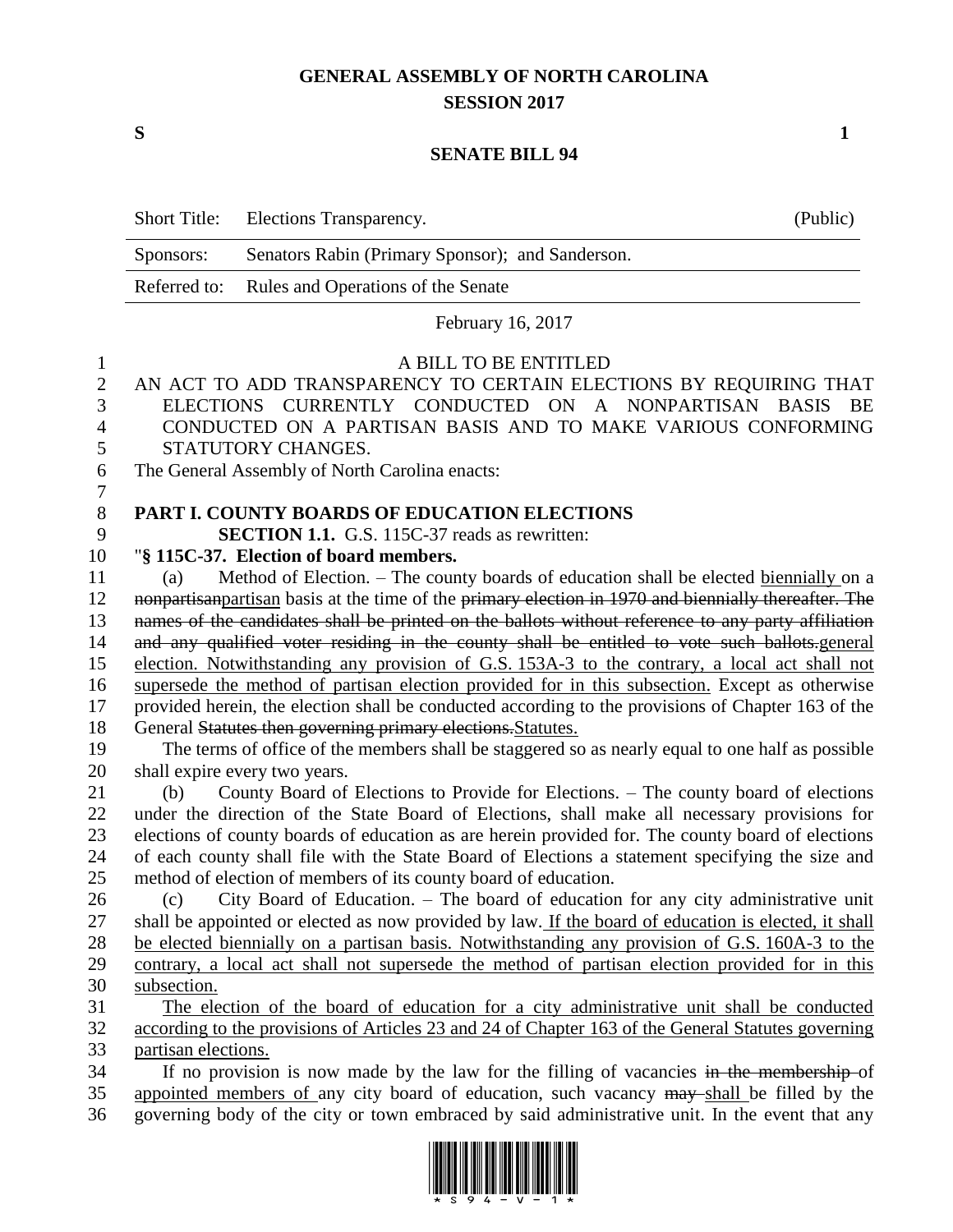1 such vacancy is not filled in this manner within 30 days, the State Board of Education  $\frac{m}{m}$ -shall fill such vacancy. (d) Members to Qualify. – Each county board of education shall hold a meeting in December following the election. At that meeting, newly elected members of the board of education shall qualify by taking the oath of office prescribed in Article VI, Sec. 7 of the Constitution. This subsection shall not have the effect of repealing any local or special acts relating to boards of education of any particular counties whose membership to said boards is chosen by a vote of the people. (e) Vacancies in Nominations for Membership on County Boards. – If any candidate nominated on a partisan basis shall die, resign, or for any reason become ineligible or disqualified between the date of his or her nomination and the time for the election, such vacancy caused 13 thereby may shall be filled by the actions of the county executive committee of the political party of such candidate. (f) Vacancies in Office. – All vacancies in the membership of the boards of education 16 whose members are elected pursuant to the provisions of subsection (a) of this section created by death, resignation, or other causes shall be filled by appointment by the remaining members of the board, of a person to serve until the next election of members of such board, at which time the remaining unexpired term of the office in which the vacancy occurs shall be filled by election. The remaining members of the board shall consult with the executive committee of the nominating political party of the member whose seat is vacant and appoint the person recommended by that party executive committee, if the party executive committee makes a recommendation within 30 days of the occurrence of the vacancy. Whenever only the qualified voters of less than the area of the entire local school administrative unit were eligible to vote for the member whose seat is vacant, the appointing authority must accept the recommendation only if the party executive committee restricted voting to committee members who represent precincts all or part of which were within the territory of the vacating school board member. Notwithstanding any provisions of G.S. 153A-3 or G.S. 160A-3 to the contrary, a local act may not supersede the method of filling vacancies in the membership of boards of education provided for in this subsection. (g) Eligibility for Board Membership; Holding Other Offices. – Any person possessing the qualifications for election to public office set forth in Article VI, Sec. 6 of the Constitution of North Carolina shall be eligible to serve as a member of a local board of education: Provided, however, that any person elected or appointed to a local board of education, and also employed by that board of education, shall resign his or her employment before taking office as a member of that board of education. Membership on a board of education is hereby declared to be an office that, with the exceptions provided above, may be held concurrently with any appointive office, pursuant to Article VI, Sec. 9 of the Constitution, but any person holding an elective office shall not be eligible to serve as a member of a local board of education. (h) Death or Disqualification of Candidate in Nonpartisan Election. – If a candidate dies or becomes disqualified after the filing period has closed and before the election, and the ballots have not been printed, the county board of elections shall immediately reopen the filing period for five days so that additional candidates may file for election. If the ballots have been printed at the time 44 the board of elections receives notice of the death or disqualification, the board shall reopen the filing period for three days if the board determines it will have time to reprint the ballots before the election. 47 In the event the board of elections determines that there is not time enough to reopen the filing period for three days and to reprint the ballots, then the ballots shall not be reprinted and the name of the deceased or disqualified candidate shall remain on the ballot. Votes cast for such candidate shall not be considered and the candidates receiving the highest number of votes equal to the number of positions to be filled shall be elected.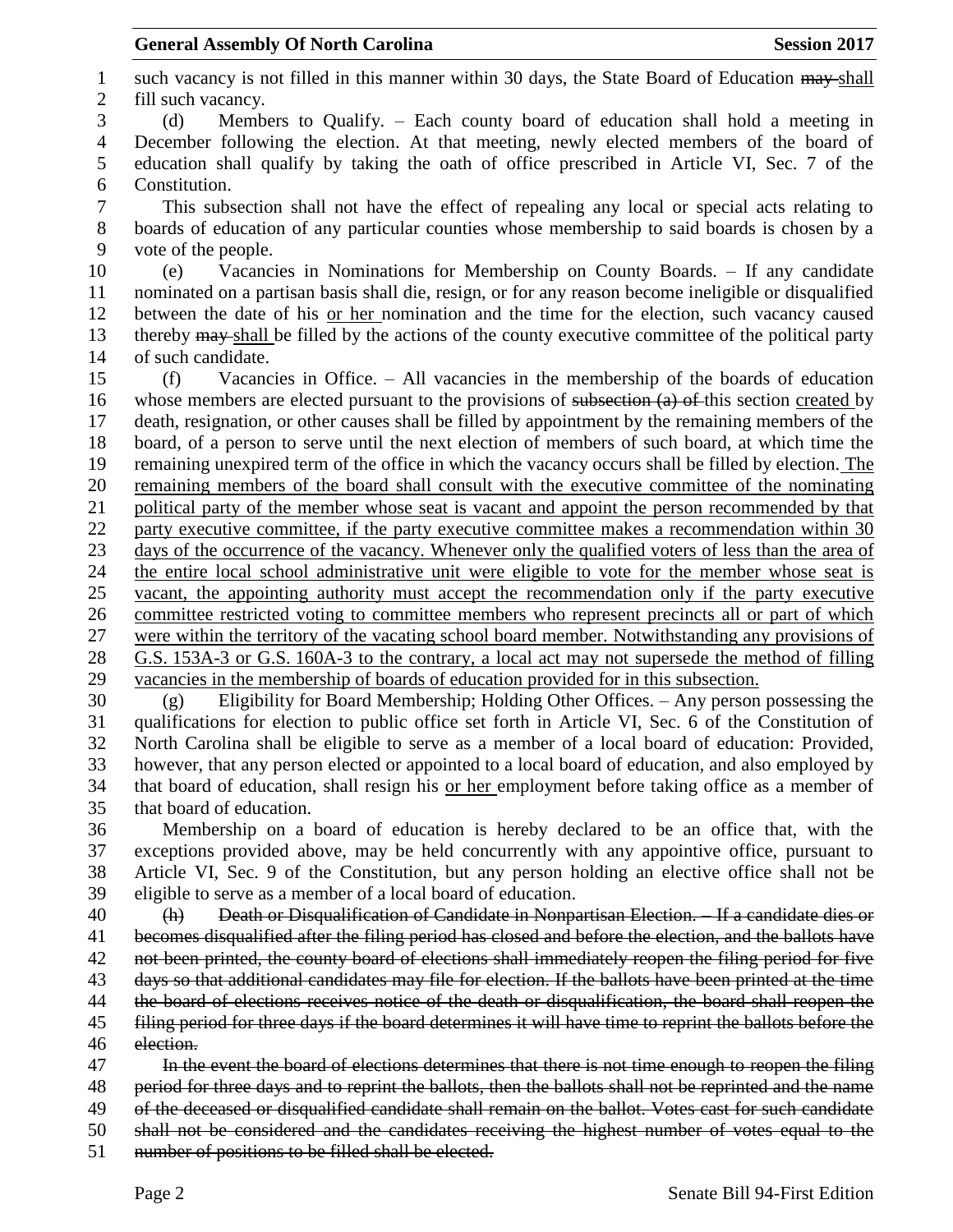### (i) The local board of education shall revise electoral district boundaries from time to time as provided by this subsection. If district boundaries are set by local act or court order and the act or order does not provide a method for revising them, the local board of education shall revise them only for the purpose of (i) accounting for territory annexed to or excluded from the school administrative unit, and (ii) correcting population imbalances among the districts shown by a new federal census or caused by exclusions or annexations. After the General Assembly has ratified an act establishing district boundaries, the local board of education shall not revise them again until a new federal census of population is taken or territory is annexed to or excluded from the school administrative unit, whichever event first occurs. After the local board of education has revised district boundaries in conformity with this act, the local board of education shall not revise them again until a new federal census of population is taken or territory is annexed to or excluded from the school administrative unit, whichever event occurs first, except that the board may make an earlier revision of district boundaries it has drawn if it must do so to comply with a court order or to gain approval of a district-revision plan by the U.S. Justice Department under Section 5 of the Voting Rights Act. In establishing district boundaries, the local board of education shall use data derived from the most recent federal census." **SECTION 1.2.** G.S. 115C-37.1 is repealed. **SECTION 1.3.** G.S. 115C-67(3) reads as rewritten: "(3) The establishment and maintenance of a board of education which shall administer all the public schools of the newly created unit, including: a. The termination of any terms of office proposed in the reorganization of 22 the board. b. The method of constituting and continuing the board of education; the manner of selection of board members, including (i) the number of members of the board, (ii) the method of their election or appointment, (iii) whether members shall be nominated, elected, or appointed from 27 districts or at large, and (iv) the manner of determining the nominee, 28 and (v) whether the election shall be partisan or nonpartisan; nominee; the length of the members' terms of office; the dates of induction into 30 office; the organization of the board; the procedure for filling vacancies; and the compensation to be paid members of the board for expenses 32 incurred in performance of their duties. To Except for the requirements of election on a partisan basis and the filling of vacancies in the membership of a local board of education, to the extent that the method conflicts with G.S. 115C-35, G.S. 115C-37, or with any local act concerning any of the units being merged and consolidated, the plan of merger and consolidation shall prevail." **SECTION 1.4.(a)** This act shall have the effect of repealing any provisions of local or special acts relating to the nonpartisan election of a local board of education and any conflicting methods of filling vacancies in the membership of boards of education as required by G.S. 115C-37(f), as amended by this act. This act shall not affect the filling of a vacancy on a local board of education that occurs for a seat elected prior to the effective date of this act. **SECTION 1.4.(b)** Any local act requiring a board of education election to be conducted in an odd-numbered year shall be held as a partisan election beginning in 2019. **PART II. JUDICIAL ELECTIONS SECTION 2.1.** G.S. 18C-112(e)(1) reads as rewritten: "(e) If any member takes any of the following actions, the member vacates office as a member of the Commission and the vacancy shall be filled as provided by G.S. 18C-111(c):

- 
- (1) Files a notice of candidacy under G.S. 163-106 or G.S. 163-323 or a petition 51 under G.S. 163-107.1 or G.S. 163-325.G.S. 163-107.1."

**General Assembly Of North Carolina Session 2017**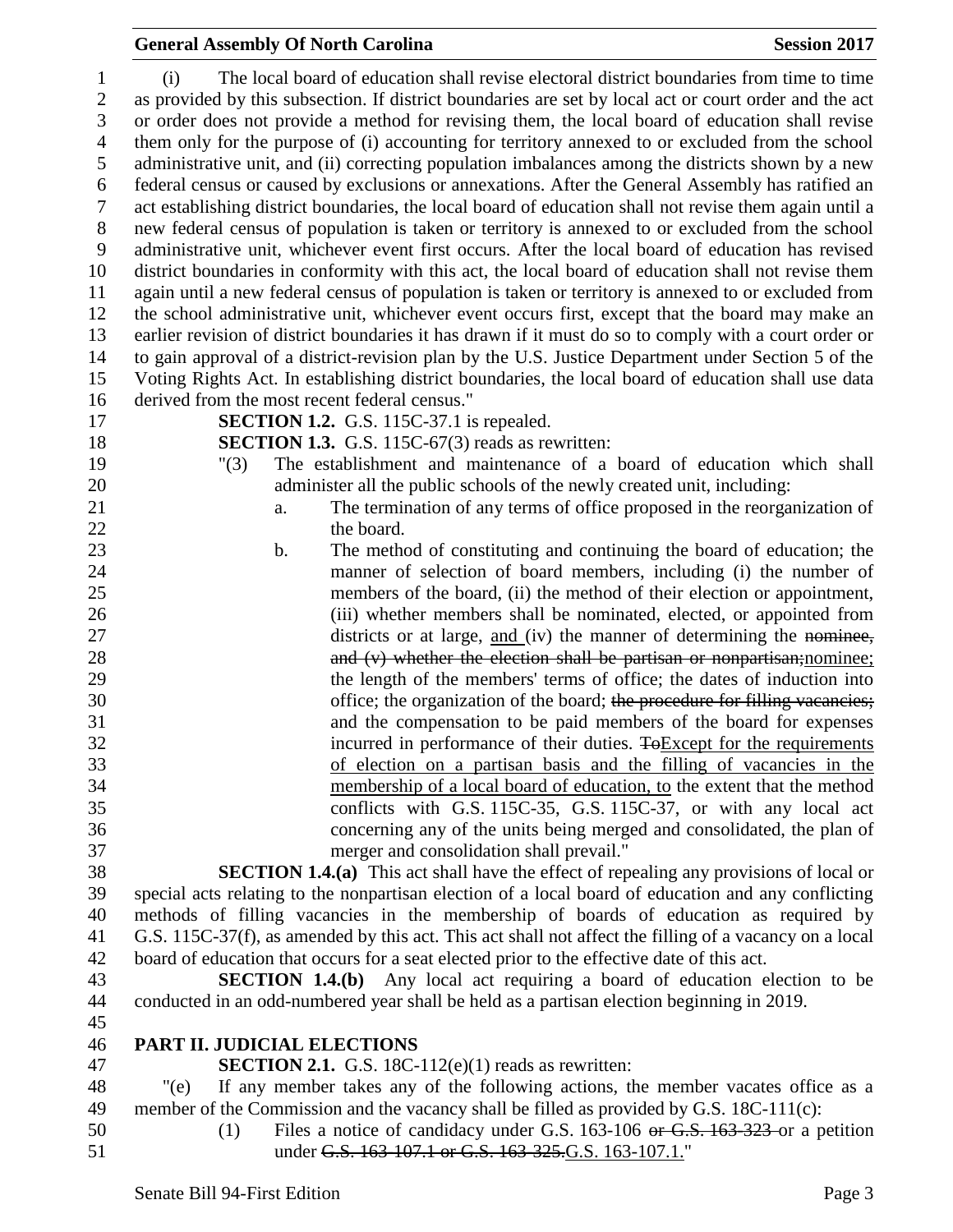|                | <b>General Assembly Of North Carolina</b>                                                                | <b>Session 2017</b> |
|----------------|----------------------------------------------------------------------------------------------------------|---------------------|
| $\mathbf{1}$   | <b>SECTION 2.2.</b> G.S. 163-1(b) reads as rewritten:                                                    |                     |
| $\mathbf{2}$   | On Tuesday next after the first Monday in May preceding each general election to be<br>" $(b)$           |                     |
| 3              | held in November for the officers referred to in subsection (a) of this section, there shall be held in  |                     |
| $\overline{4}$ | all election precincts within the territory for which the officers are to be elected a primary election  |                     |
| 5              | for the purpose of nominating candidates for each political party in the State for those offices, and    |                     |
| 6              | nonpartisan candidates as to offices elected under the provisions of Article 25 of this                  |                     |
| 7              | Chapter.offices."                                                                                        |                     |
| 8              | <b>SECTION 2.3.</b> G.S. 163-22.3 reads as rewritten:                                                    |                     |
| 9              | "§ 163-22.3. State Board of Elections littering notification.                                            |                     |
| 10             | At the time an individual files with the State Board of Elections a notice of candidacy pursuant         |                     |
| 11             | to G.S. 163-106, 163-112, 163-291, 163-294.2, or 163-323, or 163-294.2, is certified to the State        |                     |
| 12             | Board of Elections by a political party executive committee to fill a nomination vacancy pursuant        |                     |
| 13             | to G.S. 163-114, is certified to the State Board of Elections by a new political party as that party's   |                     |
| 14             | nominee pursuant to G.S. 163-98, qualifies with the State Board of Elections as an unaffiliated or       |                     |
| 15             | write-in candidate pursuant to Article 11 of this Chapter, or formally initiates a candidacy with the    |                     |
| 16             | State Board of Elections pursuant to any statute or local act, the State Board of Elections shall        |                     |
| 17             | notify the candidate of the provisions concerning campaign signs in G.S. 136-32 and G.S. 14-156,         |                     |
| 18             | and the rules adopted by the Department of Transportation pursuant to G.S. 136-18."                      |                     |
| 19             | <b>SECTION 2.4.</b> G.S. 163-82.10B reads as rewritten:                                                  |                     |
| 20             | "§ 163-82.10B. Confidentiality of date of birth.                                                         |                     |
| 21             | Boards of elections shall keep confidential the date of birth of every voter-registration                |                     |
| 22             | applicant and registered voter, except in the following situations:                                      |                     |
| 23             | When a voter has filed notice of candidacy for elective office under<br>(1)                              |                     |
| 24             | G.S. 163-106, 163-122, 163-123, or 163-294.2, or 163-323, has been nominated                             |                     |
| 25             | as a candidate under G.S. 163-98 or G.S. 163-114, or has otherwise formally                              |                     |
| 26             | become a candidate for elective office. The exception of this subdivision does                           |                     |
| 27             | not extend to an individual who meets the definition of "candidate" only by                              |                     |
| 28             | beginning a tentative candidacy by receiving funds or making payments or                                 |                     |
| 29             | giving consent to someone else to receive funds or transfer something of value                           |                     |
| 30             | for the purpose of exploring a candidacy.                                                                |                     |
| 31             | When a voter is serving in an elective office.<br>(2)                                                    |                     |
| 32             | (3)<br>When a voter has been challenged pursuant to Article 8 of this Chapter.                           |                     |
| 33             | When a voter-registration applicant or registered voter expressly authorizes in<br>(4)                   |                     |
| 34             | writing the disclosure of that individual's date of birth.                                               |                     |
| 35             | (5)<br>When requested by a county jury commission established pursuant to G.S. 9-1                       |                     |
| 36             | for purposes of preparing the master jury list in that county pursuant to                                |                     |
| 37             | G.S. 9-2.                                                                                                |                     |
| 38             | The disclosure of an individual's age does not constitute disclosure of date of birth in violation       |                     |
| 39             | of this section.                                                                                         |                     |
| 40             | The county board of elections shall give precinct officials access to a voter's date of birth            |                     |
| 41             | where necessary for election administration, consistent with the duty to keep dates of birth             |                     |
| 42             | confidential.                                                                                            |                     |
| 43             | Disclosure of a date of birth in violation of this section shall not give rise to a civil cause of       |                     |
| 44             | action. This limitation of liability does not apply to the disclosure of a date of birth in violation of |                     |
| 45             | this subsection as a result of gross negligence, wanton conduct, or intentional wrongdoing that          |                     |
| 46             | would otherwise be actionable."                                                                          |                     |
| 47             | <b>SECTION 2.5.</b> G.S. 163-106, as amended by Section 21(a) of S.L. 2016-125, reads as                 |                     |
| 48             | rewritten:                                                                                               |                     |
| 49             | "§ 163-106. Notices of candidacy; pledge; with whom filed; date for filing; withdrawal.                  |                     |
|                |                                                                                                          |                     |

…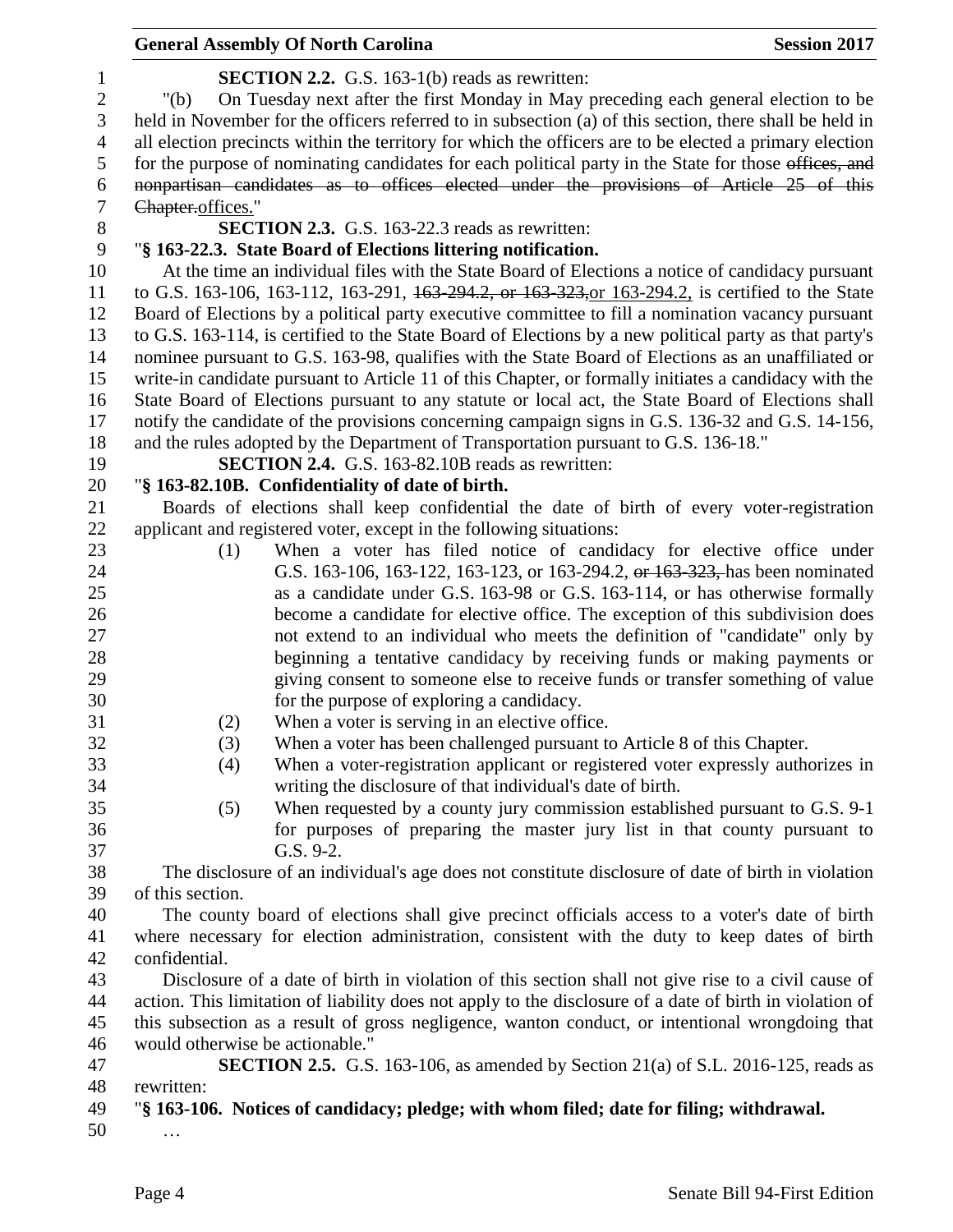| <b>General Assembly Of North Carolina</b>                                                                 | <b>Session 2017</b> |
|-----------------------------------------------------------------------------------------------------------|---------------------|
| Time for Filing Notice of Candidacy. – Candidates seeking party primary nominations<br>(c)                |                     |
| for the following offices shall file their notice of candidacy with the State Board of Elections no       |                     |
| earlier than 12:00 noon on the second Monday in February and no later than 12:00 noon on the              |                     |
| last business day in February preceding the primary:                                                      |                     |
| Governor                                                                                                  |                     |
| <b>Lieutenant Governor</b>                                                                                |                     |
| All State executive officers                                                                              |                     |
| Justices of the Supreme Court                                                                             |                     |
| Judges of the Court of Appeals                                                                            |                     |
| Judges of the superior court                                                                              |                     |
| Judges of the district court                                                                              |                     |
| <b>United States Senators</b>                                                                             |                     |
| Members of the House of Representatives of the United States                                              |                     |
| District attorneys                                                                                        |                     |
| Candidates seeking party primary nominations for the following offices shall file their notice            |                     |
| of candidacy with the county board of elections no earlier than 12:00 noon on the second Monday           |                     |
| in February and no later than 12:00 noon on the last business day in February preceding the               |                     |
| primary:                                                                                                  |                     |
| <b>State Senators</b>                                                                                     |                     |
| Members of the State House of Representatives                                                             |                     |
| All county offices.                                                                                       |                     |
| Notice of Candidacy for Certain Offices to Indicate Vacancy. - In any primary in<br>(d)                   |                     |
| which there are two or more vacancies for associate justices for the Supreme Court, two or more           |                     |
| vacancies for the Court of Appeals, or two or more vacancies for district court judge, or two             |                     |
| vacancies for United States Senator from North Carolina, each candidate shall, at the time of filing      |                     |
| notice of candidacy, file with the State Board of Elections a written statement designating the           |                     |
| vacancy to which the candidate seeks nomination. A person seeking election for a specialized              |                     |
| district judgeship established under G.S. 7A-147 shall, at the time of filing notice of candidacy,        |                     |
| file with the State Board of Elections a written statement designating the specialized judgeship to       |                     |
| which the person seeks nomination. Votes cast for a candidate shall be effective only for                 |                     |
| nomination to the vacancy for which the candidate has given notice of candidacy as provided in            |                     |
| this subsection.                                                                                          |                     |
|                                                                                                           |                     |
| (f)<br>Candidates required to file their notice of candidacy with the State Board of Elections            |                     |
| under subsection (c) of this section shall file along with their notice a certificate signed by the       |                     |
| chairman of the board of elections or the director of elections of the county in which they are           |                     |
| registered to vote, stating that the person is registered to vote in that county, if the candidacy is for |                     |
| superior court judge and the county contains more than one superior court district, stating the           |                     |
| superior court district of which the person is a resident, stating the party with which the person is     |                     |
| affiliated, and that the person has not changed his affiliation from another party or from                |                     |
| unaffiliated within three months prior to the filing deadline under subsection (c) of this section. In    |                     |
| issuing such certificate, the chairman or director shall check the registration records of the county     |                     |
| to verify such information. During the period commencing 36 hours immediately preceding the               |                     |
| filing deadline the State Board of Elections shall accept, on a conditional basis, the notice of          |                     |
| candidacy of a candidate who has failed to secure the verification ordered herein subject to receipt      |                     |
| of verification no later than three days following the filing deadline. The State Board of Elections      |                     |
| shall prescribe the form for such certificate, and distribute it to each county board of elections no     |                     |
| later than the last Monday in December of each odd-numbered year.                                         |                     |
|                                                                                                           |                     |

…

50 (j) No person may file a notice of candidacy for superior court judge unless that person is, at the time of filing the notice of candidacy, a resident of the judicial district as it will exist at the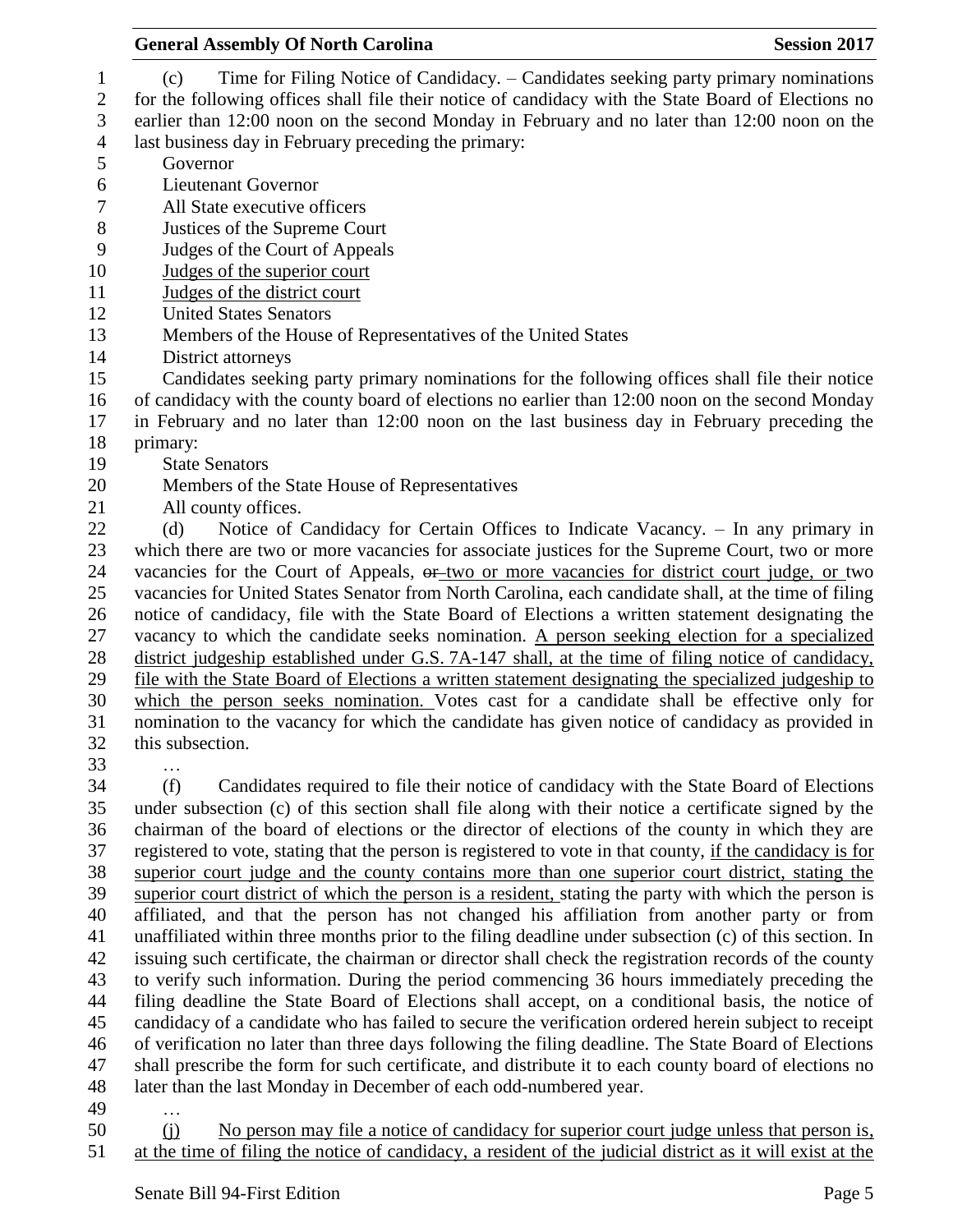|                | <b>General Assembly Of North Carolina</b>                                      | <b>Session 2017</b>                                                                                      |
|----------------|--------------------------------------------------------------------------------|----------------------------------------------------------------------------------------------------------|
| $\mathbf{1}$   |                                                                                | time the person would take office if elected. No person may be nominated as a superior court             |
| $\sqrt{2}$     |                                                                                | judge under G.S. 163-114 unless that person is, at the time of nomination, a resident of the judicial    |
| 3              |                                                                                | district as it will exist at the time the person would take office if elected. This subsection           |
| $\overline{4}$ |                                                                                | implements Section 9(1) of Article IV of the North Carolina Constitution which requires regular          |
| 5              | superior court judges to reside in the district for which elected."            |                                                                                                          |
| 6              |                                                                                | <b>SECTION 2.6.</b> G.S. 163-107(a), as amended by Section 21(b) of S.L. 2016-125, reads                 |
| $\overline{7}$ | as rewritten:                                                                  |                                                                                                          |
| $8\,$          | " $(a)$                                                                        | Fee Schedule. - At the time of filing a notice of candidacy, each candidate shall pay to                 |
| 9              |                                                                                | the board of elections with which the candidate files under the provisions of G.S. 163-106 a filing      |
| 10             | fee for the office sought in the amount specified in the following tabulation: |                                                                                                          |
| 11             |                                                                                |                                                                                                          |
| 12             | <b>Office Sought</b>                                                           | <b>Amount of Filing Fee</b>                                                                              |
| 13             | Governor                                                                       | One percent $(1\%)$ of the annual salary of the                                                          |
| 14             |                                                                                | office sought                                                                                            |
| 15             | <b>Lieutenant Governor</b>                                                     | One percent $(1\%)$ of the annual salary of the                                                          |
| 16             |                                                                                | office sought                                                                                            |
| 17             | All State executive offices                                                    | One percent $(1%)$ of the annual salary of the                                                           |
| 18             |                                                                                | office sought                                                                                            |
| 19             | All Justices of the Supreme Court,                                             |                                                                                                          |
| 20             | Judges of the Court of Appeals, and                                            |                                                                                                          |
| 21             | Justices, Judges, and                                                          | One percent $(1\%)$ of the annual salary of                                                              |
| 22<br>23       | District Attorneys of the General<br>Court of Justice                          | the office sought                                                                                        |
| 24             | <b>United States Senator</b>                                                   | One percent $(1%)$ of the annual salary of the                                                           |
| 25             |                                                                                | office sought                                                                                            |
| 26             | Members of the United States House                                             | One percent $(1\%)$ of the annual salary of                                                              |
| 27             | of Representatives                                                             | the office sought                                                                                        |
| 28             | <b>State Senator</b>                                                           | One percent $(1%)$ of the annual salary of the                                                           |
| 29             |                                                                                | office sought                                                                                            |
| 30             | Member of the State House of                                                   | One percent $(1\%)$ of the annual salary of                                                              |
| 31             | Representatives                                                                | the office sought                                                                                        |
| 32             | All county offices not compensated by fees                                     | One percent $(1\%)$ of the annual salary of the                                                          |
| 33             |                                                                                | office sought                                                                                            |
| 34             | All county offices compensated partly                                          | One percent $(1%)$ of the first annual                                                                   |
| 35             | by salary and partly by fees                                                   | salary to be received (exclusive of fees)                                                                |
| 36             |                                                                                | The salary of any office that is the basis for calculating the filing fee is the starting salary for     |
| 37             |                                                                                | the office, rather than the salary received by the incumbent, if different. If no starting salary can be |
| 38             |                                                                                | determined for the office, then the salary used for calculation is the salary of the incumbent, as of    |
| 39             | January 1 of the election year."                                               |                                                                                                          |
| 40             |                                                                                | <b>SECTION 2.7.</b> G.S. 163-107.1, as amended by Section 21(c) of S.L. 2016-125, reads                  |
| 41<br>42       | as rewritten:<br>"§ 163-107.1. Petition in lieu of payment of filing fee.      |                                                                                                          |
| 43             |                                                                                |                                                                                                          |
| 44             | (b)                                                                            | If the candidate is seeking the office of United States Senator, Governor, Lieutenant                    |
| 45             |                                                                                | Governor, any State executive officer, Justice of the Supreme Court, or Judge of the Court of            |
| 46             |                                                                                | Appeals, the petition must be signed by 10,000 registered voters who are members of the political        |
| 47             |                                                                                | party in whose primary the candidate desires to run, except that in the case of a political party as     |
| 48             |                                                                                | defined by G.S. $163-96(a)(2)$ which will be making nominations by primary election, the petition        |
| 49             |                                                                                | must be signed by five percent (5%) of the registered voters of the State who are affiliated with the    |
| 50             |                                                                                | same political party in whose primary the candidate desires to run, or in the alternative, the           |
| 51             |                                                                                | petition shall be signed by no less than 8,000 registered voters regardless of the voter's political     |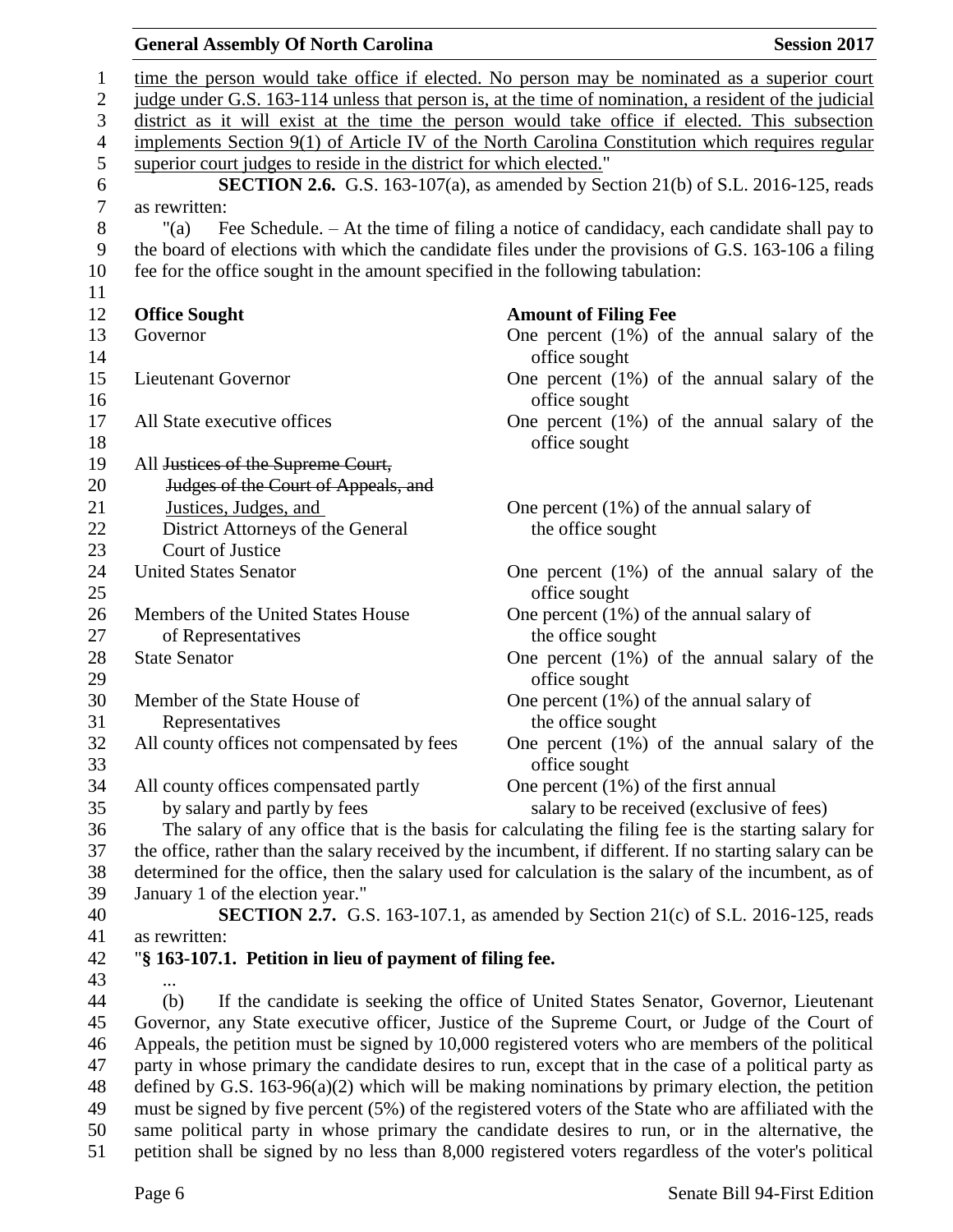#### **General Assembly Of North Carolina Session 2017**

 party affiliation, whichever requirement is greater. The petition must be filed with the State Board of Elections not later than 12:00 noon on Monday preceding the filing deadline before the primary in which he seeks to run. The names on the petition shall be verified by the board of elections of the county where the signer is registered, and the petition must be presented to the county board of elections at least 15 days before the petition is due to be filed with the State Board of Elections. When a proper petition has been filed, the candidate's name shall be printed on the primary ballot.

 (c) County, Municipal and District Primaries. – If the candidate is seeking one of the offices set forth in G.S. 163-106(c) but which is not listed in subsection (b) of this section, or a municipal or any other office requiring a partisan primary which is not set forth in G.S. 163-106(c) 10 or (d), he the candidate shall file a written petition with the appropriate board of elections no later than 12:00 noon on Monday preceding the filing deadline before the primary. The petition shall be signed by five percent (5%) of the registered voters of the election area in which the office will be voted for, who are affiliated with the same political party in whose primary the candidate desires to run, or in the alternative, the petition shall be signed by no less than 200 registered voters regardless of said voter's political party affiliation, whichever requirement is greater. The board of elections shall verify the names on the petition, and if the petition is found to be sufficient, the candidate's name shall be printed on the appropriate primary ballot. Petitions for candidates for member of the U.S. House of Representatives, District Attorney, judge of the Superior Court, judge of the District Court, and members of the State House of Representatives from multi-county districts or members of the State Senate from multi-county districts must be presented to the county board of elections for verification at least 15 days before the petition is due to be filed with the State Board of Elections, and such petition must be filed with the State Board of Elections no later than 12:00 noon on Monday preceding the filing deadline. The State Board of Elections may adopt rules to implement this section and to provide standard petition forms.

 (d) Nonpartisan Primaries and Elections. – Any qualified voter who seeks to be a candidate in any nonpartisan primary or election may, in lieu of payment of the filing fee required, file a written petition signed by five percent (5%) of the registered voters in the election area in 28 which the office will be voted for with the appropriate board of elections. Any qualified voter may sign the petition. The petition shall state the candidate's name, address and the office which he is seeking. The petition must be filed with the appropriate board of elections no later than 60 days prior to the filing deadline for the primary or election, and if found to be sufficient, the candidate's name shall be printed on the ballot."

- **SECTION 2.8.** G.S. 163-111(c)(1), as amended by Section 21(d) of S.L. 2016-125, reads as rewritten:
- "(c) Procedure for Requesting Second Primary.
- (1) A candidate who is apparently entitled to demand a second primary, according to the unofficial results, for one of the offices listed below, and desiring to do so, shall file a request for a second primary in writing with the Executive Director of the State Board of Elections no later than 12:00 noon on the ninth day (including Saturdays and Sundays) following the date on which the primary was conducted, and such request shall be subject to the certification of the official results by the State Board of Elections. If the vote certification by the State Board of Elections determines that a candidate who was not originally thought to be eligible to call for a second primary is in fact eligible to call for a second primary, the Executive Director of the State Board of Elections shall immediately notify such candidate and permit the candidate to exercise any options available to the candidate within a 48-hour period following the notification: Governor, Lieutenant Governor,
- All State executive officers,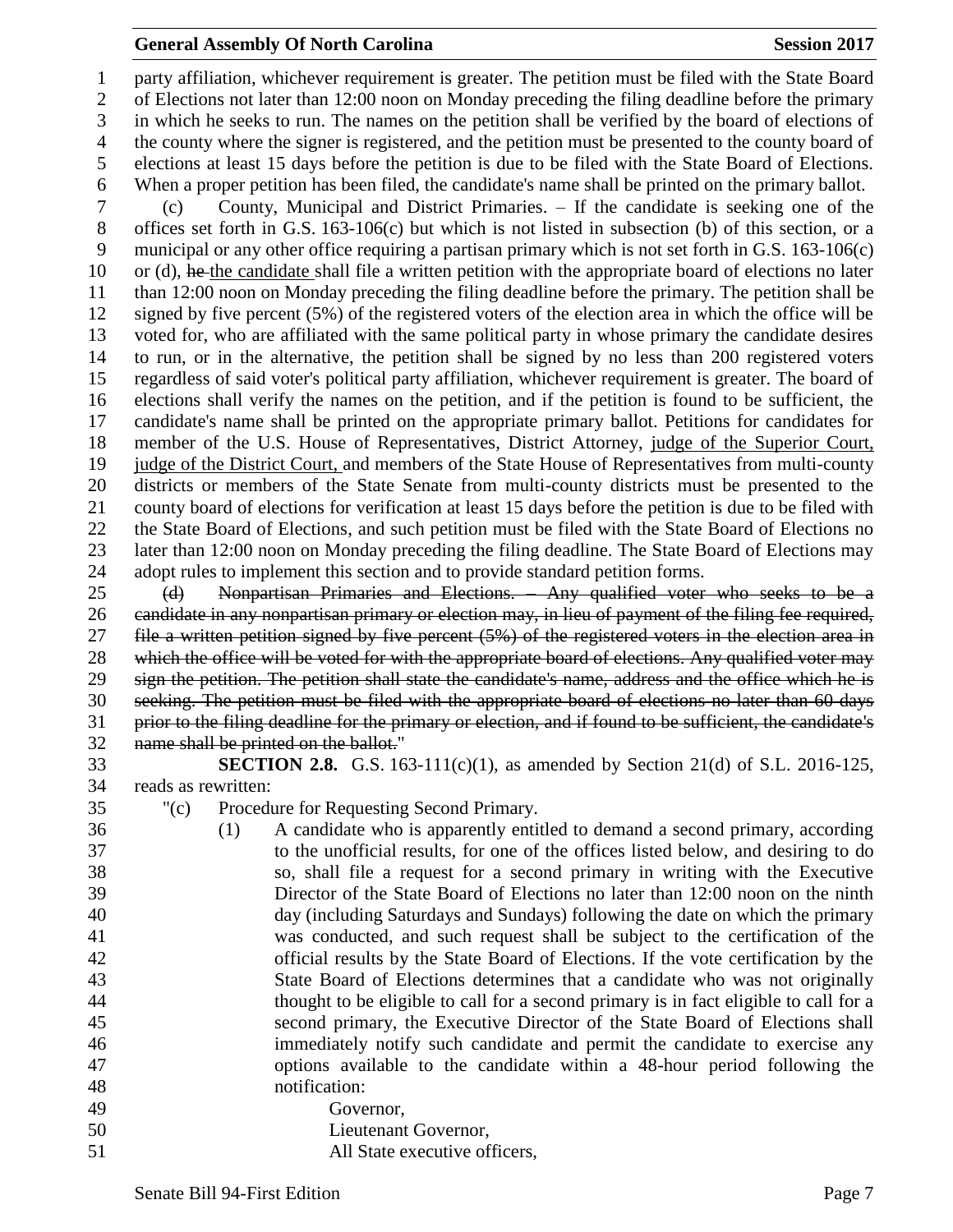| <b>General Assembly Of North Carolina</b> | <b>Session 2017</b>                                                                                   |
|-------------------------------------------|-------------------------------------------------------------------------------------------------------|
|                                           | Justices of the Supreme Court, Judges of the Court of Appeals, or                                     |
|                                           | Justices, Judges, or District Attorneys of the General Court of                                       |
| Justice.                                  |                                                                                                       |
|                                           | United States Senators,                                                                               |
|                                           | Members of the United States House of Representatives,                                                |
|                                           | State Senators in multi-county senatorial districts, and                                              |
|                                           | Members of the State House of Representatives in multi-county                                         |
|                                           | representative districts."                                                                            |
|                                           | <b>SECTION 2.9.</b> G.S. 163-114 reads as rewritten:                                                  |
|                                           | "§ 163-114. Filling vacancies among party nominees occurring after nomination and before              |
| election.                                 |                                                                                                       |
|                                           | If any person nominated as a candidate of a political party for one of the offices listed below       |
|                                           | (either in a primary or convention or by virtue of having no opposition in a primary) dies, resigns,  |
|                                           | or for any reason becomes ineligible or disqualified before the date of the ensuing general election, |
|                                           | the vacancy shall be filled by appointment according to the following instructions:                   |
|                                           |                                                                                                       |
| Position                                  |                                                                                                       |
| President                                 | Vacancy is to be filled by appointment of                                                             |
| <b>Vice President</b>                     | national executive committee of                                                                       |
|                                           | political party in which vacancy occurs                                                               |
| Presidential elector or alternate elector |                                                                                                       |
| Any elective State office                 | Vacancy is to be filled by appointment of<br>State executive committee of political                   |
| <b>United States Senator</b>              | party in which vacancy occurs                                                                         |
|                                           |                                                                                                       |
| A district office, including:             | Appropriate district executive committee of                                                           |
| Member of the United States House         | political party in which vacancy occurs                                                               |
| of Representatives                        |                                                                                                       |
| Judge of district court                   |                                                                                                       |
| <b>District Attorney</b>                  |                                                                                                       |
| State Senator in a multi-county           |                                                                                                       |
| senatorial district                       |                                                                                                       |
| Member of State House of                  |                                                                                                       |
| Representatives in a multi-county         |                                                                                                       |
| representative district                   |                                                                                                       |
|                                           |                                                                                                       |
| State Senator in a single-county          | County executive committee of political                                                               |
| senatorial district                       | party in which vacancy occurs,                                                                        |
| Member of State House of                  | provided, in the case of the State                                                                    |
| Representatives in a single-county        | Senator or State Representative in a                                                                  |
| representative district                   | single-county district where not all the                                                              |
| Any elective county office                | county is located in that district, then in                                                           |
|                                           | voting, only those members of the                                                                     |
|                                           | county executive committee who reside                                                                 |
|                                           | within the district shall vote                                                                        |
| Judge of superior court in a              | County executive committee                                                                            |
| single-county judicial                    | of political party in                                                                                 |
| district where the district               | which vacancy occurs;                                                                                 |
| is the whole county or part               | provided, in the case of                                                                              |
| of the county                             | a superior court judge in a                                                                           |
|                                           | single-county district where                                                                          |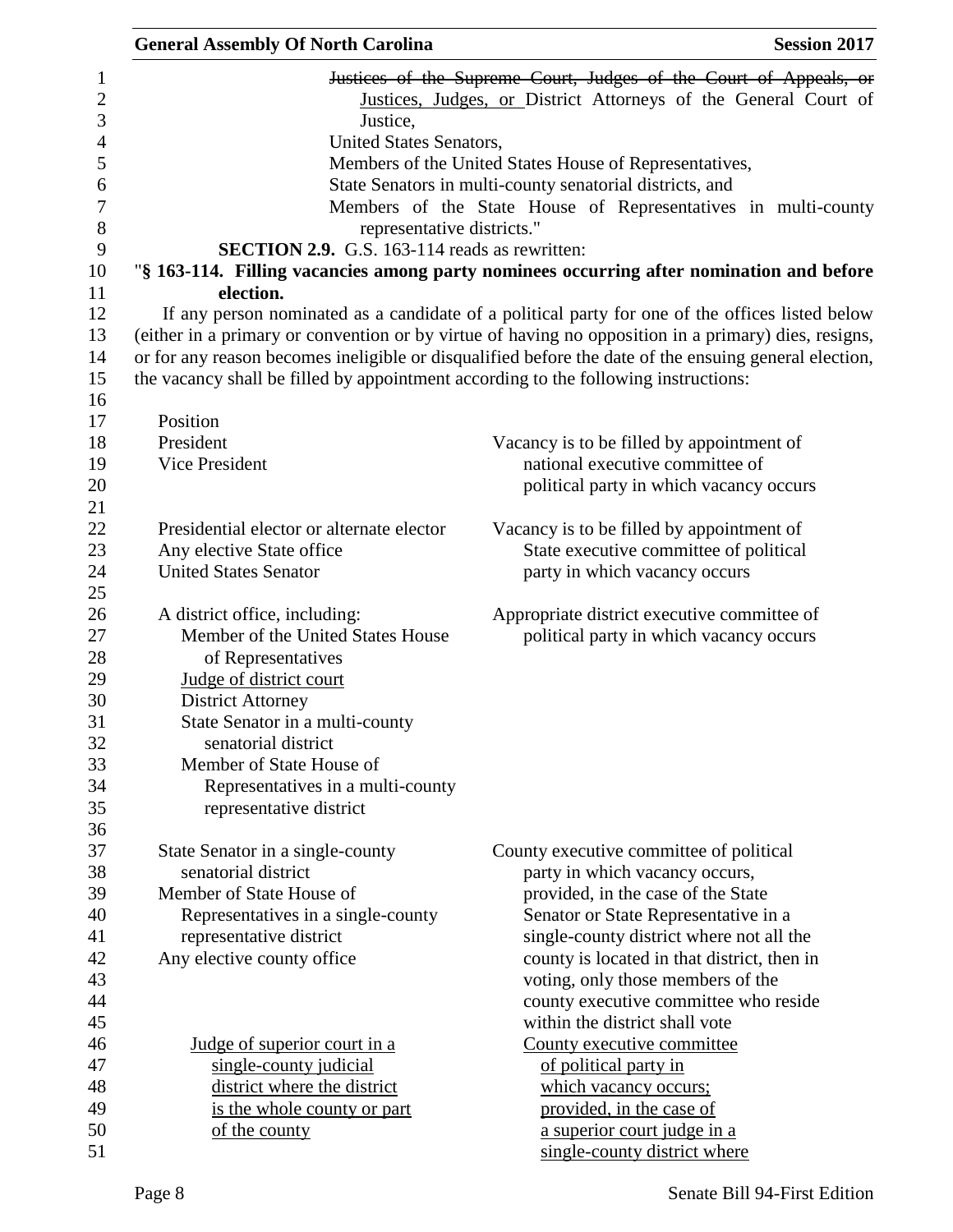| <b>General Assembly Of North Carolina</b><br><b>Session 2017</b>                                      |
|-------------------------------------------------------------------------------------------------------|
| not all the county is                                                                                 |
| located in that district,                                                                             |
| then in voting, only those                                                                            |
| members of the county                                                                                 |
| executive committee who                                                                               |
| reside within the                                                                                     |
| district shall vote                                                                                   |
| Judge of superior court in a<br>Appropriate district                                                  |
| multicounty judicial<br>executive committee of                                                        |
| political party in which<br>district                                                                  |
| vacancy occurs                                                                                        |
| The party executive making a nomination in accordance with the provisions of this section shall       |
| certify the name of its nominee to the chairman of the board of elections, State or county, that has  |
| jurisdiction over the ballot item under G.S. 163-182.4. If at the time a nomination is made under     |
| this section the general election ballots have already been printed, the provisions of                |
| G.S.163-165.3(c) shall apply. If a vacancy occurs in a nomination of a political party and that       |
| vacancy arises from a cause other than death and the vacancy in nomination occurs more than 120       |
| days before the general election, the vacancy in nomination may be filled under this section only if  |
| the appropriate executive committee certifies the name of the nominee in accordance with this         |
| paragraph at least 75 days before the general election.                                               |
| In a county which is partly in a multicounty judicial district, in choosing that county's member      |
| or members of the judicial district executive committee for the multicounty district, only the        |
| county convention delegates or county executive committee members who reside within the area          |
| of the county which is within that multicounty district may vote.                                     |
| In a county not all of which is located in one congressional district, in choosing the                |
| congressional district executive committee member or members from that area of the county, only       |
| the county convention delegates or county executive committee members who reside within the           |
| area of the county which is within the congressional district may vote.                               |
| In a county which is partly in a multi-county senatorial district or which is partly in a             |
| multi-county House of Representatives district, in choosing that county's member or members of        |
| the senatorial district executive committee or House of Representatives district executive            |
| committee for the multi-county district, only the county convention delegates or county executive     |
| committee members who reside within the area of the county which is within that multi-county          |
| district may vote.                                                                                    |
| An individual whose name appeared on the ballot in a primary election preliminary to the              |
| general election shall not be eligible to be nominated to fill a vacancy in the nomination of another |
| party for the same office in the same year."                                                          |
|                                                                                                       |
| <b>SECTION 2.10.</b> G.S. 163-122 $(c)$ is repealed.                                                  |
| <b>SECTION 2.11.</b> G.S. 163-123 $(g)$ is repealed.                                                  |
| <b>SECTION 2.12.</b> G.S. 163-165.5(a)(3) reads as rewritten:                                         |
| "§ 163-165.5. Contents of official ballots.                                                           |
| Except as provided in this section, each official ballot shall contain all the following<br>(a)       |
| elements:                                                                                             |
|                                                                                                       |
| (3)<br>The names of the candidates as they appear on their notice of candidacy filed                  |
| pursuant to G.S. 163-106 or G.S. 163-323, or on petition forms filed in                               |
| accordance with G.S. 163-122. No title, appendage, or appellation indicating                          |
| rank, status, or position shall be printed on the official ballot in connection with                  |
| the candidate's name. Candidates, however, may use the title Mr., Mrs., Miss,                         |
| or Ms. Nicknames shall be permitted on an official ballot if used in the notice                       |
| of candidacy or qualifying petition, but the nickname shall appear according to                       |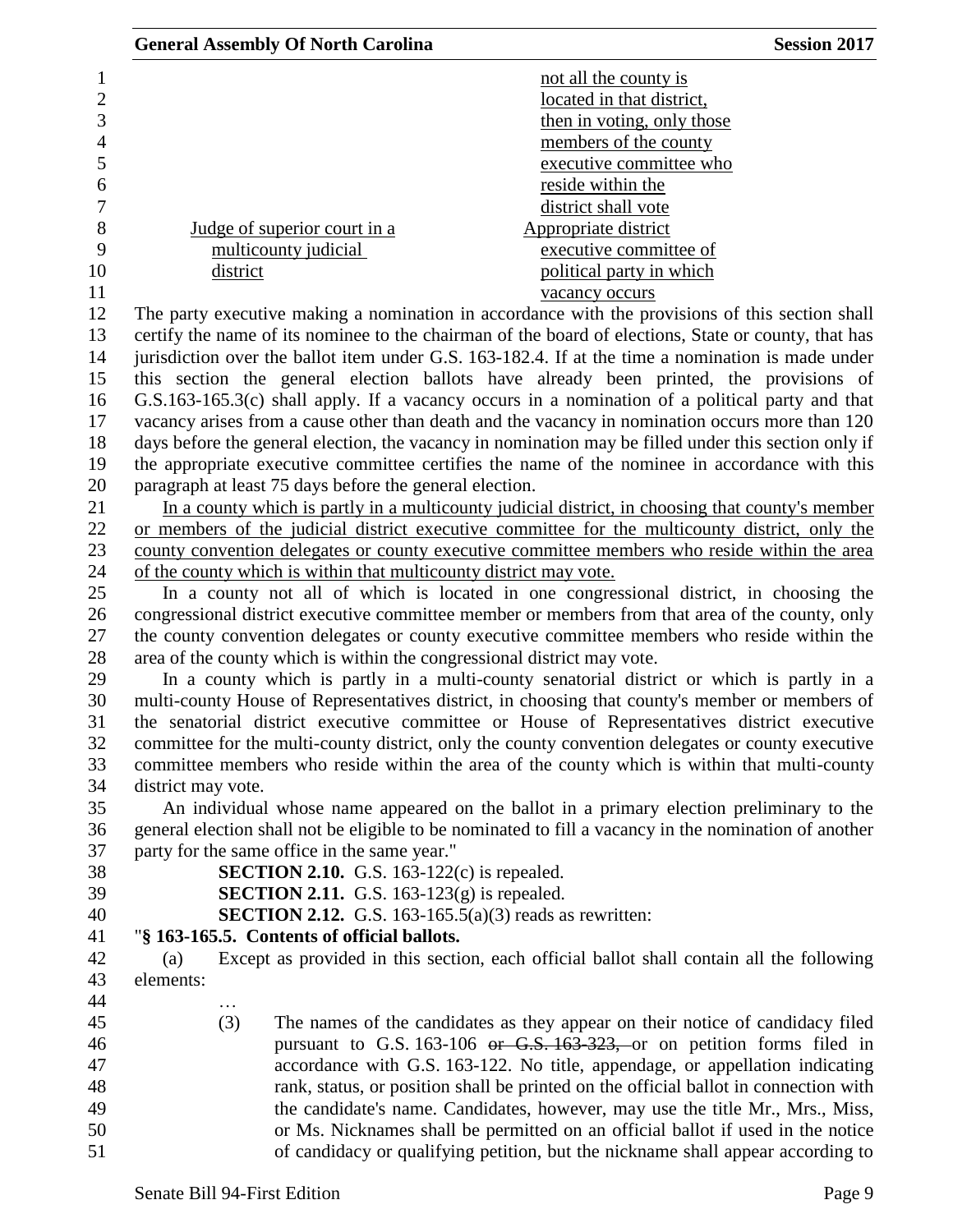|                               | <b>General Assembly Of North Carolina</b>                                                                                                                                                                                                                                                                                                                                                                                                                                                                                                                                                                                                                                                      | <b>Session 2017</b> |
|-------------------------------|------------------------------------------------------------------------------------------------------------------------------------------------------------------------------------------------------------------------------------------------------------------------------------------------------------------------------------------------------------------------------------------------------------------------------------------------------------------------------------------------------------------------------------------------------------------------------------------------------------------------------------------------------------------------------------------------|---------------------|
|                               | standards adopted by the State Board of Elections. Those standards shall allow<br>the presentation of legitimate nicknames in ways that do not mislead the voter<br>or unduly advertise the candidacy. In the case of candidates for presidential<br>elector, the official ballot shall not contain the names of the candidates for<br>elector but instead shall contain the nominees for President and Vice President<br>which the candidates for elector represent. The State Board of Elections shall<br>establish a review procedure that local boards of elections shall follow to ensure<br>that candidates' names appear on the official ballot in accordance with this<br>subdivision. |                     |
|                               | <b>SECTION 2.13.</b> Subchapter X (Article 25) of Chapter 163 of the General Statutes is                                                                                                                                                                                                                                                                                                                                                                                                                                                                                                                                                                                                       |                     |
| repealed.                     |                                                                                                                                                                                                                                                                                                                                                                                                                                                                                                                                                                                                                                                                                                |                     |
|                               | PART III. MUNICIPAL ELECTIONS                                                                                                                                                                                                                                                                                                                                                                                                                                                                                                                                                                                                                                                                  |                     |
|                               | <b>SECTION 3.1.</b> G.S. 160A-23.1(d) reads as rewritten:                                                                                                                                                                                                                                                                                                                                                                                                                                                                                                                                                                                                                                      |                     |
| " $(d)$                       | If the council adopts the resolution provided for in subsection (a) of this section and<br>does not adopt the changes, or does adopt the changes, but approval under the Voting Rights Act<br>of 1965, as amended, is required, and notice of such approval is not received, by the end of the<br>third day before the opening of the filing period, the municipal election shall be rescheduled as<br>provided in this subsection and current officeholders shall hold over until their successors are                                                                                                                                                                                        |                     |
|                               | elected and qualified. For cities using the: Pursuant to G.S. 163-291, the primary shall be held on                                                                                                                                                                                                                                                                                                                                                                                                                                                                                                                                                                                            |                     |
|                               | the primary election date for county officers in the second year following a federal decennial                                                                                                                                                                                                                                                                                                                                                                                                                                                                                                                                                                                                 |                     |
|                               | census; the second primary, if necessary, shall be held on the second primary election date for                                                                                                                                                                                                                                                                                                                                                                                                                                                                                                                                                                                                |                     |
|                               | county officers in that year; and the general election shall be held on the general election date for                                                                                                                                                                                                                                                                                                                                                                                                                                                                                                                                                                                          |                     |
| county officers in that year. |                                                                                                                                                                                                                                                                                                                                                                                                                                                                                                                                                                                                                                                                                                |                     |
| $\bigoplus$                   | Partisan primary and election method under G.S. 163-291, the primary shall be                                                                                                                                                                                                                                                                                                                                                                                                                                                                                                                                                                                                                  |                     |
|                               | held on the primary election date for county officers in the second year                                                                                                                                                                                                                                                                                                                                                                                                                                                                                                                                                                                                                       |                     |
|                               | following a federal decennial census, the second primary, if necessary, shall be                                                                                                                                                                                                                                                                                                                                                                                                                                                                                                                                                                                                               |                     |
|                               | held on the second primary election date for county officers in that year, and the<br>general election shall be held on the general election date for county officers in                                                                                                                                                                                                                                                                                                                                                                                                                                                                                                                       |                     |
|                               | that year.                                                                                                                                                                                                                                                                                                                                                                                                                                                                                                                                                                                                                                                                                     |                     |
| $\left( 2\right)$             | Nonpartisan primary and election method under G.S. 163-294, the primary shall                                                                                                                                                                                                                                                                                                                                                                                                                                                                                                                                                                                                                  |                     |
|                               | be held on the primary election date for county officers in the second year                                                                                                                                                                                                                                                                                                                                                                                                                                                                                                                                                                                                                    |                     |
|                               | following a federal decennial census, and the election shall be held on the date<br>for the second primary for county officers in that year.                                                                                                                                                                                                                                                                                                                                                                                                                                                                                                                                                   |                     |
| $\left(3\right)$              | Nonpartisan plurality election method under G.S. 163-292, the election shall be                                                                                                                                                                                                                                                                                                                                                                                                                                                                                                                                                                                                                |                     |
|                               | held on the primary election date for county officers in the second year                                                                                                                                                                                                                                                                                                                                                                                                                                                                                                                                                                                                                       |                     |
|                               | following a federal decennial census.                                                                                                                                                                                                                                                                                                                                                                                                                                                                                                                                                                                                                                                          |                     |
| (4)                           | Election and runoff method under G.S. 163-293, the election shall be held on                                                                                                                                                                                                                                                                                                                                                                                                                                                                                                                                                                                                                   |                     |
|                               | the primary election date for county officers in the second year following a                                                                                                                                                                                                                                                                                                                                                                                                                                                                                                                                                                                                                   |                     |
|                               | federal decennial census, and the runoffs, if necessary, shall be held on the date                                                                                                                                                                                                                                                                                                                                                                                                                                                                                                                                                                                                             |                     |
|                               | for the second primary for county officers in that year.                                                                                                                                                                                                                                                                                                                                                                                                                                                                                                                                                                                                                                       |                     |
|                               | The organizational meeting of the new council may be held at any time after the results of the                                                                                                                                                                                                                                                                                                                                                                                                                                                                                                                                                                                                 |                     |
|                               | election have been officially determined and published, but not later than the time and date of the                                                                                                                                                                                                                                                                                                                                                                                                                                                                                                                                                                                            |                     |
|                               | first regular meeting of the council in November of the second year following a federal decennial                                                                                                                                                                                                                                                                                                                                                                                                                                                                                                                                                                                              |                     |
|                               | census, except in the case of partisan municipal elections, when the organizational meeting shall                                                                                                                                                                                                                                                                                                                                                                                                                                                                                                                                                                                              |                     |
|                               | be held not later than the time and date of the first regular meeting of the council in December of                                                                                                                                                                                                                                                                                                                                                                                                                                                                                                                                                                                            |                     |
|                               | the second year following a federal decennial census."                                                                                                                                                                                                                                                                                                                                                                                                                                                                                                                                                                                                                                         |                     |
|                               | <b>SECTION 3.2.</b> G.S. 160A-101 reads as rewritten:                                                                                                                                                                                                                                                                                                                                                                                                                                                                                                                                                                                                                                          |                     |

"**§ 160A-101. Optional forms.**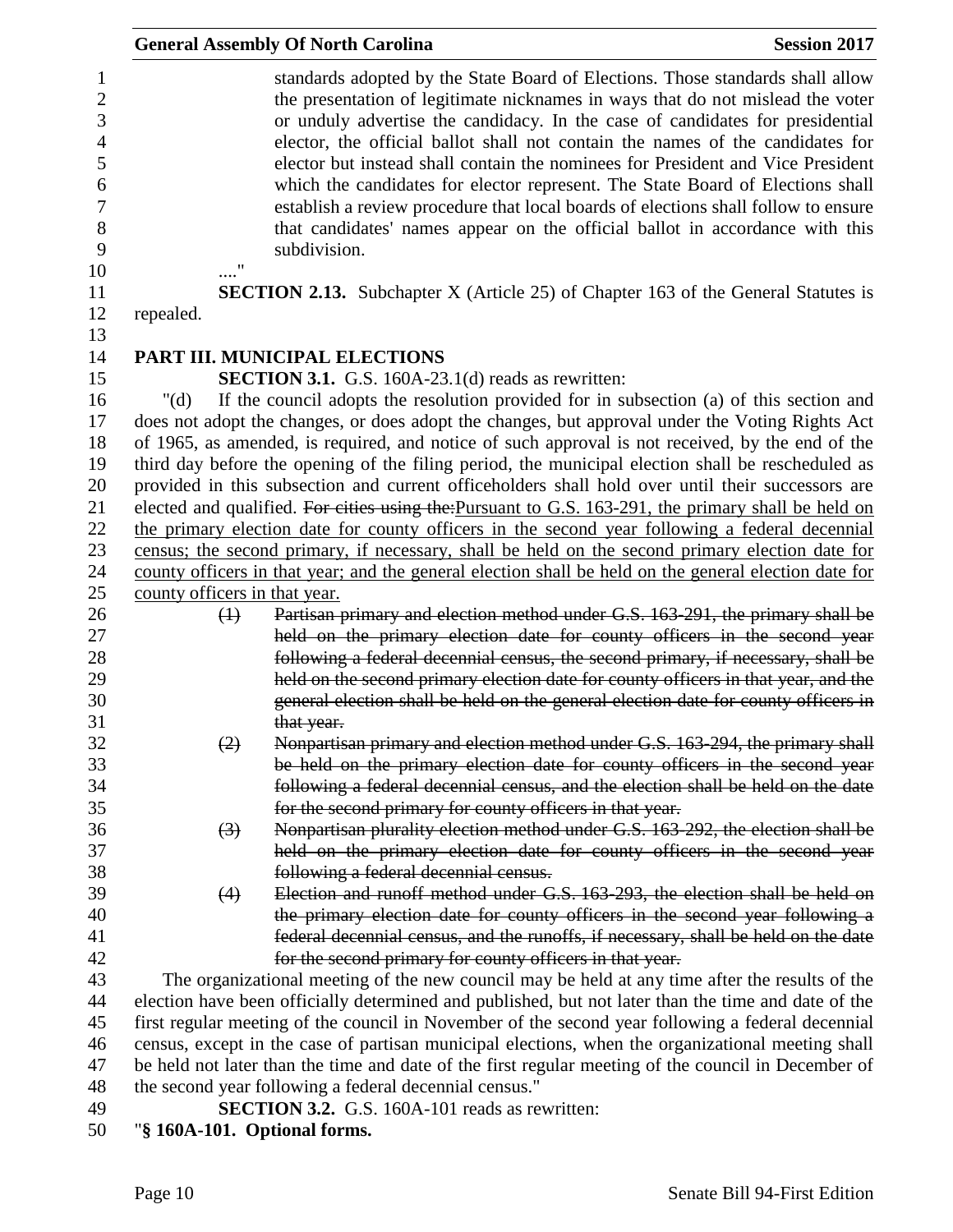|                   | <b>General Assembly Of North Carolina</b><br><b>Session 2017</b>                                                                                                                                                                                                                                                                                                                                                                                                                                                                                                                                                                             |
|-------------------|----------------------------------------------------------------------------------------------------------------------------------------------------------------------------------------------------------------------------------------------------------------------------------------------------------------------------------------------------------------------------------------------------------------------------------------------------------------------------------------------------------------------------------------------------------------------------------------------------------------------------------------------|
|                   | Any city may change its name or alter its form of government by adopting any one or<br>combination of the options prescribed by this section:                                                                                                                                                                                                                                                                                                                                                                                                                                                                                                |
| (6)               | Mode of election of the council:                                                                                                                                                                                                                                                                                                                                                                                                                                                                                                                                                                                                             |
|                   | The city shall be divided into single-member electoral districts; council<br>e.<br>members shall be apportioned to the districts so that each member<br>represents the same number of persons as nearly as possible, except for<br>members apportioned to the city at large, if any; in a nonpartisan<br>primary, the qualified voters of each district shall nominate two<br>candidates who reside in the district, and the qualified voters of the<br>entire city shall nominate two candidates for each seat apportioned to<br>the city at large, if any; and all candidates shall be elected by all the<br>qualified voters of the city. |
|                   | If either of options b, c, d or e is adopted, the council shall divide the city<br>into the requisite number of single-member electoral districts according to the<br>apportionment plan adopted, and shall cause a map of the districts so laid out to                                                                                                                                                                                                                                                                                                                                                                                      |
|                   | be drawn up and filed as provided by G.S. 160A-22 and 160A-23. No more<br>than one half of the council may be apportioned to the city at large. An<br>initiative petition may specify the number of single-member electoral districts<br>to be laid out, but the drawing of district boundaries and apportionment of                                                                                                                                                                                                                                                                                                                         |
| (7)               | members to the districts shall be done in all cases by the council.<br>Elections:                                                                                                                                                                                                                                                                                                                                                                                                                                                                                                                                                            |
|                   | Municipal primaries and elections shall be conducted on a partisan basis as<br>provided in G.S. 163-291.                                                                                                                                                                                                                                                                                                                                                                                                                                                                                                                                     |
|                   | Partisan. - Municipal primaries and elections shall be conducted on a<br>$a_{\overline{\cdot}}$<br>partisan basis as provided in G.S. 163-291.                                                                                                                                                                                                                                                                                                                                                                                                                                                                                               |
|                   | Nonpartisan Plurality. Municipal elections shall be conducted as<br>$\mathbf{b}$ .<br>provided in G.S. 163-292.                                                                                                                                                                                                                                                                                                                                                                                                                                                                                                                              |
|                   | Nonpartisan Election and Runoff Election. - Municipal elections and<br>$e_{\cdot}$<br>runoff elections shall be conducted as provided in G.S. 163-293.<br>Nonpartisan Primary and Election. Municipal primaries and elections<br>d.                                                                                                                                                                                                                                                                                                                                                                                                          |
| 11                | shall be conducted as provided in G.S. 163-294.                                                                                                                                                                                                                                                                                                                                                                                                                                                                                                                                                                                              |
| rewritten:        | <b>SECTION 3.3.</b> Subchapter IX of Chapter 163 of the General Statutes reads as                                                                                                                                                                                                                                                                                                                                                                                                                                                                                                                                                            |
|                   | "SUBCHAPTER IX. MUNICIPAL ELECTIONS.                                                                                                                                                                                                                                                                                                                                                                                                                                                                                                                                                                                                         |
|                   | "Article 23.                                                                                                                                                                                                                                                                                                                                                                                                                                                                                                                                                                                                                                 |
|                   | "Municipal Election Procedure.                                                                                                                                                                                                                                                                                                                                                                                                                                                                                                                                                                                                               |
|                   | "§ 163-279. Time of municipal primaries and elections.                                                                                                                                                                                                                                                                                                                                                                                                                                                                                                                                                                                       |
| (a)               | Primaries and elections for offices filled by election of the people in cities, towns,                                                                                                                                                                                                                                                                                                                                                                                                                                                                                                                                                       |
|                   | incorporated villages, and special districts shall be held in 1973 and every two or four years<br>thereafter as provided by municipal charter on the following days: thereafter on a partisan basis.<br>The election shall be held on Tuesday after the first Monday in November, the first primary shall                                                                                                                                                                                                                                                                                                                                    |
|                   | be held on the second Tuesday after Labor Day, and the second primary, if required, shall be held                                                                                                                                                                                                                                                                                                                                                                                                                                                                                                                                            |
|                   | on the fourth Tuesday before the election.                                                                                                                                                                                                                                                                                                                                                                                                                                                                                                                                                                                                   |
| $\leftrightarrow$ | If the election is nonpartisan and decided by simple plurality, the election shall                                                                                                                                                                                                                                                                                                                                                                                                                                                                                                                                                           |
|                   | be held on Tuesday after the first Monday in November.                                                                                                                                                                                                                                                                                                                                                                                                                                                                                                                                                                                       |
| (2)               | If the election is partisan, the election shall be held on Tuesday after the first<br>Monday in November, the first primary shall be held on the second Tuesday                                                                                                                                                                                                                                                                                                                                                                                                                                                                              |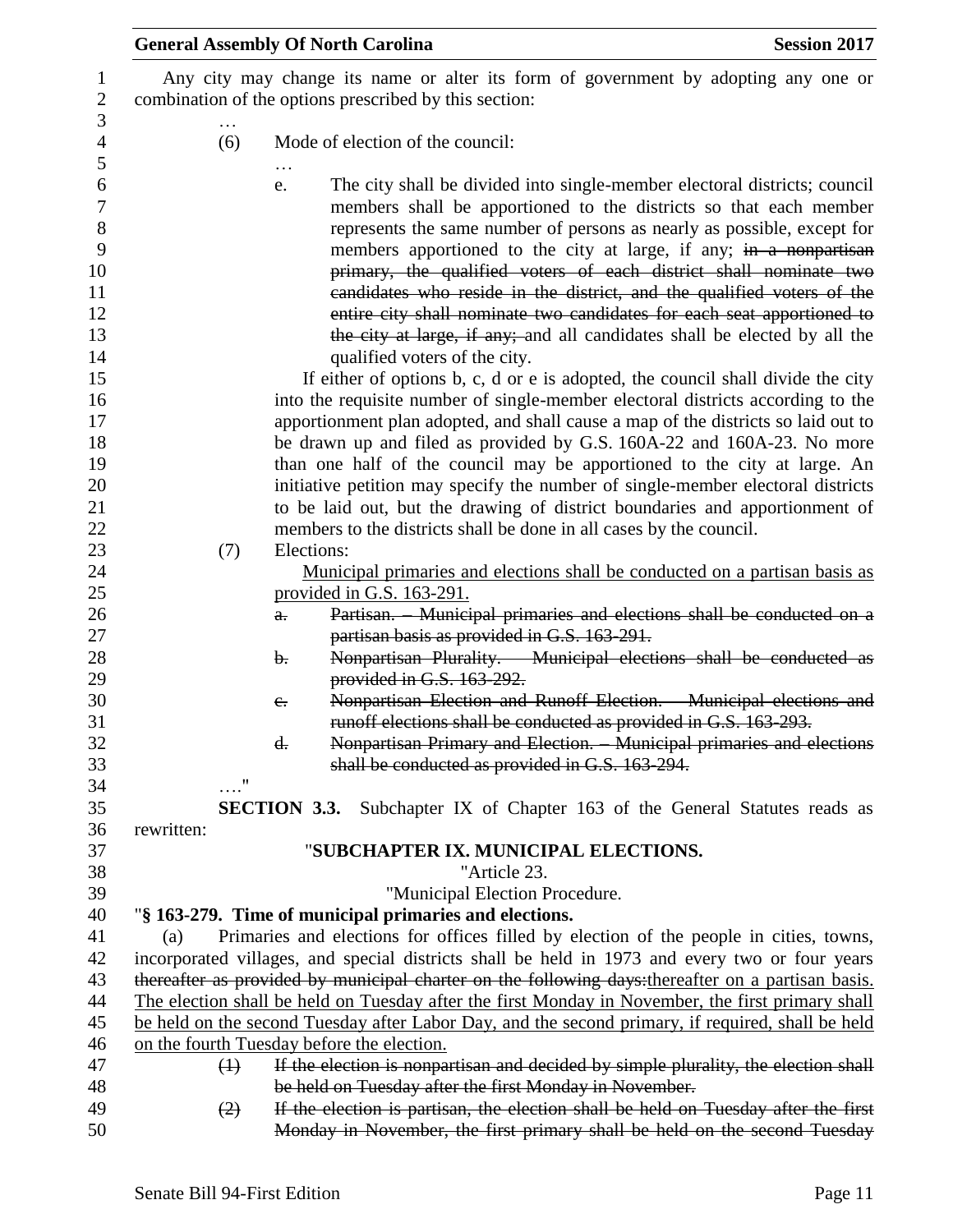|                      |                   | <b>General Assembly Of North Carolina</b>                                   | <b>Session 2017</b>                                                                                                                                                                          |
|----------------------|-------------------|-----------------------------------------------------------------------------|----------------------------------------------------------------------------------------------------------------------------------------------------------------------------------------------|
|                      |                   |                                                                             | after Labor Day, and the second primary, if required, shall be held on the fourth                                                                                                            |
|                      |                   | Tuesday before the election.                                                |                                                                                                                                                                                              |
|                      | $\left(3\right)$  |                                                                             | If the election is nonpartisan and the nonpartisan primary method of election is                                                                                                             |
|                      |                   |                                                                             | used, the election shall be held on Tuesday after the first Monday in November                                                                                                               |
|                      |                   |                                                                             | and the nonpartisan primary shall be held on the fourth Tuesday before the                                                                                                                   |
|                      |                   | election.                                                                   |                                                                                                                                                                                              |
|                      | (4)               |                                                                             | If the election is nonpartisan and the election and runoff election method of                                                                                                                |
|                      |                   |                                                                             | election is used, the election shall be held on the fourth Tuesday before the                                                                                                                |
|                      |                   |                                                                             | Tuesday after the first Monday in November, and the runoff election, if                                                                                                                      |
|                      |                   |                                                                             | required, shall be held on Tuesday after the first Monday in November.                                                                                                                       |
| (b)                  |                   |                                                                             | Repealed by Session Laws 2011-141, s. 1(a), effective July 1, 2011.                                                                                                                          |
| (c)                  |                   |                                                                             | Officers of sanitary districts elected in 1970 shall hold office until the first Monday in                                                                                                   |
|                      |                   |                                                                             | December, 1973, notwithstanding G.S. 130-126. Beginning in 1973, sanitary district elections                                                                                                 |
|                      |                   | shall be held at the times provided in this section or in G.S. 130A-50(b1). |                                                                                                                                                                                              |
|                      |                   |                                                                             |                                                                                                                                                                                              |
|                      |                   | "§ 163-283.1. Voting in nonpartisan primary.                                |                                                                                                                                                                                              |
|                      |                   |                                                                             | Any person who will become qualified by age to register and vote in the general election for                                                                                                 |
|                      |                   |                                                                             | which a nonpartisan primary is held, even though not so qualified by the date of the primary, shall                                                                                          |
|                      |                   |                                                                             | be entitled to register for the primary and general election prior to the primary and then to vote in                                                                                        |
|                      |                   |                                                                             | the primary after being registered. Such a person may register not earlier than 60 days nor later                                                                                            |
|                      |                   |                                                                             | than the last day for making application to register under G.S. 163-82.6(c) prior to the primary.                                                                                            |
|                      |                   |                                                                             |                                                                                                                                                                                              |
|                      |                   |                                                                             |                                                                                                                                                                                              |
| (a)                  |                   |                                                                             | "§ 163-290. Alternative methodsMethod of determining the results of municipal elections.                                                                                                     |
|                      |                   |                                                                             | Each city, town, village, and special district in this State shall operate under one of the<br>following alternative methods of nominating candidates for and determining the results of its |
|                      |                   |                                                                             | elections: nominate candidates for and determine the results of its elections on a partisan basis in                                                                                         |
|                      |                   |                                                                             | accordance with G.S. 163-291. Notwithstanding any provision of G.S. 160A-3 to the contrary, a                                                                                                |
|                      |                   |                                                                             | local act shall not supersede the method of partisan election provided for in this subsection.                                                                                               |
|                      | $\leftrightarrow$ |                                                                             | The partisan primary and election method set out in G.S. 163-291.                                                                                                                            |
|                      | (2)               |                                                                             | The nonpartisan primary and election method set out in G.S. 163-294.                                                                                                                         |
|                      | (3)               |                                                                             | The nonpartisan plurality method set out in G.S. 163-292.                                                                                                                                    |
|                      | (4)               |                                                                             | The nonpartisan election and runoff election method set out in G.S. 163-293.                                                                                                                 |
| $\Theta$             |                   |                                                                             | Each city whose charter provides for partisan municipal elections as of January 1,                                                                                                           |
|                      |                   |                                                                             | 1972, shall operate under the partisan primary and election method until such time as its charter is                                                                                         |
|                      |                   |                                                                             | amended to provide for nonpartisan elections. Each city, town, village, and special district whose                                                                                           |
|                      |                   |                                                                             |                                                                                                                                                                                              |
|                      |                   |                                                                             | elections are by charter or general law nonpartisan may select the nonpartisan primary and election                                                                                          |
|                      |                   |                                                                             | method, the nonpartisan plurality method, or the nonpartisan election and runoff election method                                                                                             |
|                      |                   |                                                                             | by resolution of the municipal governing board adopted and filed with the State Board of                                                                                                     |
|                      |                   |                                                                             | Elections not later than 5:00 P.M. Monday, January 31, 1972, except that a city whose charter                                                                                                |
|                      |                   |                                                                             | provides for a nonpartisan primary as of January 1, 1972, may not select the plurality method                                                                                                |
|                      |                   |                                                                             | unless its charter is so amended. If the municipal governing board does not exercise its option to                                                                                           |
|                      |                   |                                                                             | select another choice before that time, the municipality shall operate under the method specified in                                                                                         |
| the following table: |                   |                                                                             |                                                                                                                                                                                              |
|                      |                   | Cities, towns and villages of                                               |                                                                                                                                                                                              |
|                      |                   | less than $5,000$                                                           | Plurality                                                                                                                                                                                    |
|                      |                   | Cities, towns and villages of                                               |                                                                                                                                                                                              |
|                      |                   | 5,000 or more                                                               | Election and Runoff Election                                                                                                                                                                 |
|                      |                   | Special districts                                                           | Plurality                                                                                                                                                                                    |
|                      |                   |                                                                             | After January 31, 1972, each city, town and village may change its method of election from                                                                                                   |
|                      |                   |                                                                             | one to another of the methods set out in subsection (a) by act of the General Assembly or in the                                                                                             |
|                      |                   | manner provided by law for amendment of its charter.                        |                                                                                                                                                                                              |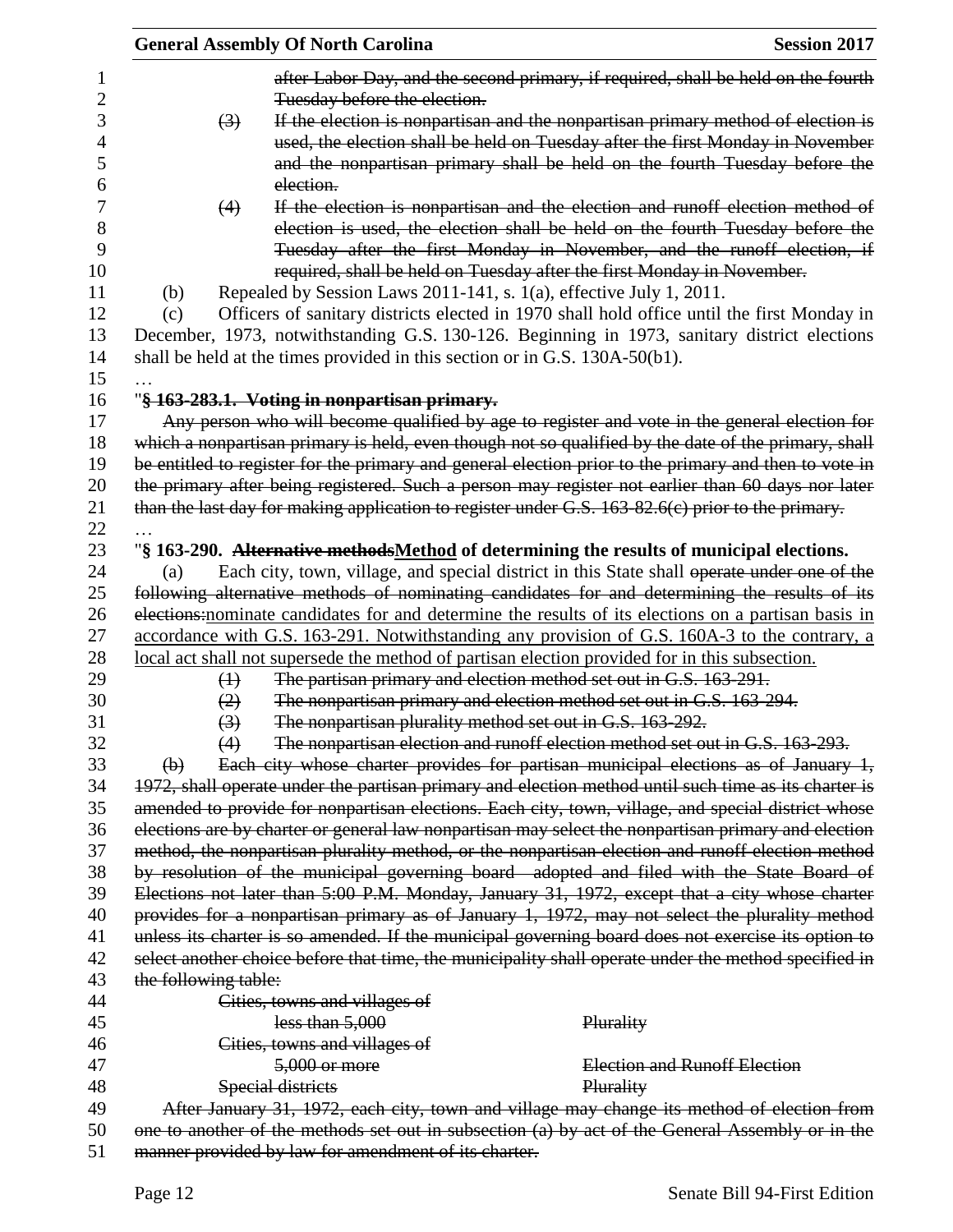### **General Assembly Of North Carolina Session 2017**  "Article 24. "Conduct of Municipal Elections. "**§ 163-291. Partisan primaries and elections.** The nomination ofIn nominating candidates for office in cities, towns, villages, and special districts whose elections aredistricts, elections shall be conducted on a partisan basis shall beand governed by the provisions of this Chapter applicable to the nomination of county officers, and the terms "county board of elections," "chairman of the county board of elections," "county officers," and similar terms shall be construed with respect to municipal elections to mean the appropriate municipal officers and candidates, except that: (1) The dates of primary and election shall be as provided in G.S. 163-279. (2) A candidate seeking party nomination for municipal or district office shall file notice of candidacy with the board of elections no earlier than 12:00 noon on the first Friday in July and no later than 12:00 noon on the third Friday in July 14 preceding the election, except: a. In the year following a federal decennial census, a candidate seeking **party nomination for municipal or district office in any city which elects**  members of its governing board on a district basis, or requires that candidates reside in a district in order to run, shall file his notice of candidacy with the board of elections no earlier than 12:00 noon on the fourth Monday in July and no later than 12:00 noon on the second Friday in August preceding the election; and 22 b. In the second year following a federal decennial census, if the election is held then under G.S. 160A-23.1, a candidate seeking party nomination for municipal or district office shall file his notice of candidacy with the 25 board of elections at the same time as notices of candidacy for county officers are required to be filed under G.S. 163-106. No person may file a notice of candidacy for more than one municipal office at the same election. If a person has filed a notice of candidacy for one office with the county board of elections under this section, then a notice of candidacy may not later be filed for any other municipal office for that election unless the notice of candidacy for the first office is withdrawn first. (3) The filing fee for municipal and district primaries shall be fixed by the governing board not later than the day before candidates are permitted to begin filing notices of candidacy. There shall be a minimum filing fee of five dollars (\$5.00). The governing board shall have the authority to set the filing fee at not less than five dollars (\$5.00) nor more than one percent (1%) of the annual salary of the office sought unless one percent (1%) of the annual salary of the office sought is less than five dollars (\$5.00), in which case the minimum filing fee of five dollars (\$5.00) will be charged. The fee shall be paid to the board of elections at the time notice of candidacy is filed. (4) The municipal ballot may not be combined with any other ballot. (5) The canvass of the primary and second primary shall be held on the seventh day following the primary or second primary. In accepting the filing of complaints concerning the conduct of an election, a board of elections shall be subject to the rules concerning Sundays and holidays set forth in G.S. 103-5. (6) Candidates having the right to demand a second primary shall do so not later than 12:00 noon on the Thursday following the canvass of the first primary. "**§ 163-292. Determination of election results in cities using the plurality method.** In conducting nonpartisan elections and using the plurality method, elections shall be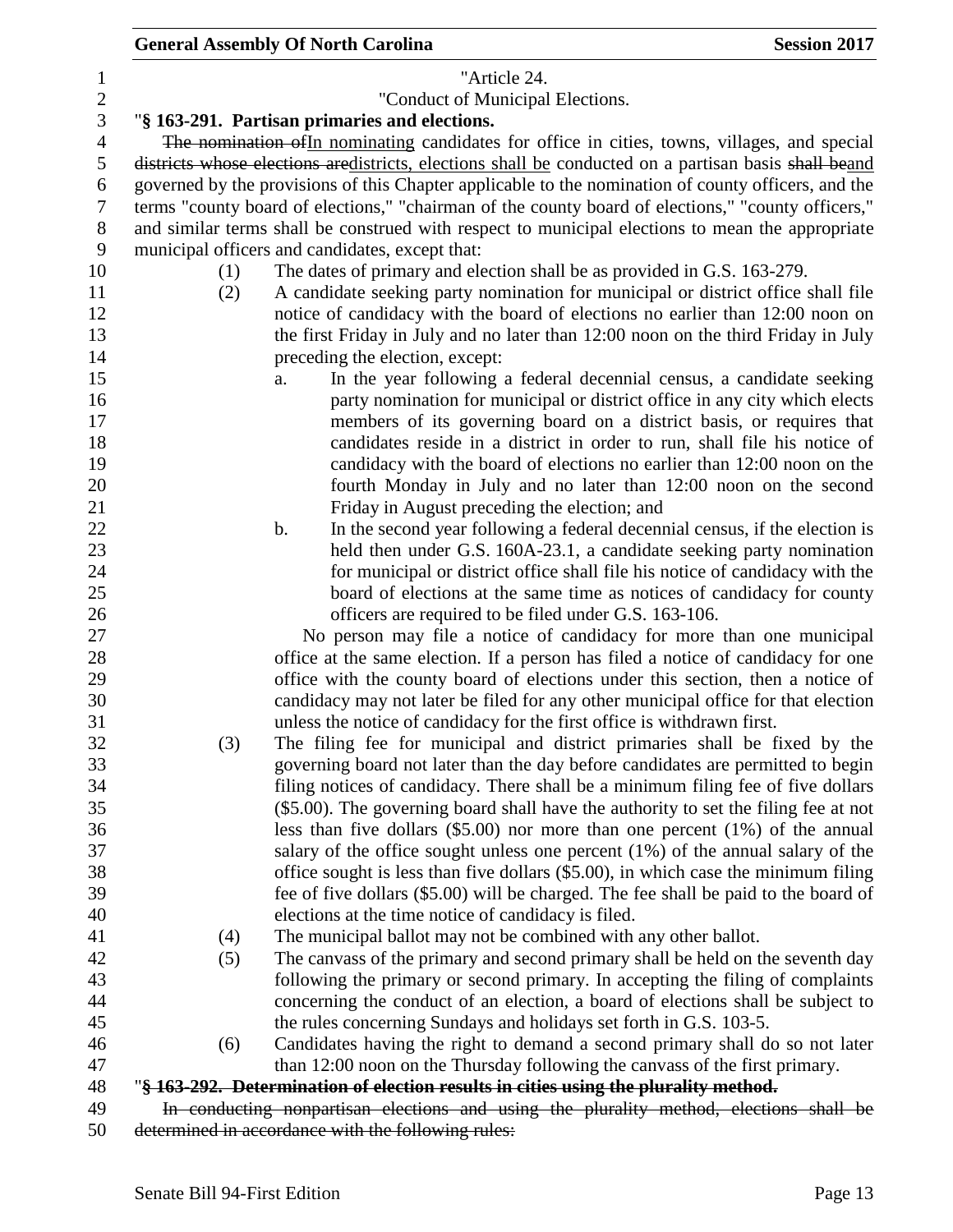|          |                   | <b>General Assembly Of North Carolina</b>                                                                                                                                                       | <b>Session 2017</b> |
|----------|-------------------|-------------------------------------------------------------------------------------------------------------------------------------------------------------------------------------------------|---------------------|
|          | $\leftrightarrow$ | When more than one person is seeking election to a single office, the candidate<br>who receives the highest number of votes shall be declared elected.                                          |                     |
|          | (2)               | When more persons are seeking election to two or more offices (constituting a                                                                                                                   |                     |
|          |                   | group) than there are offices to be filled, those candidates receiving the highest                                                                                                              |                     |
|          |                   | number of votes, equal in number to the number of offices to be filled, shall be                                                                                                                |                     |
|          |                   | declared elected.                                                                                                                                                                               |                     |
|          | $\left(3\right)$  | If two or more candidates receiving the highest number of votes each receive                                                                                                                    |                     |
|          |                   | the same number of votes, the board of elections shall determine the winner by                                                                                                                  |                     |
|          |                   | lot.                                                                                                                                                                                            |                     |
|          |                   | "§ 163-293. Determination of election results in cities using the election and runoff election                                                                                                  |                     |
|          | method.           |                                                                                                                                                                                                 |                     |
| (a)      |                   | Except as otherwise provided in this section, nonpartisan municipal elections in cities                                                                                                         |                     |
|          |                   | using the election and runoff election method shall be determined by a majority of the votes cast.                                                                                              |                     |
|          |                   | A majority within the meaning of this section shall be determined as follows:                                                                                                                   |                     |
|          | $\leftrightarrow$ | When more than one person is seeking election to a single office, the majority                                                                                                                  |                     |
|          |                   | shall be ascertained by dividing the total vote cast for all candidates by two.                                                                                                                 |                     |
|          |                   | Any excess of the sum so ascertained shall be a majority, and the candidate who                                                                                                                 |                     |
|          |                   | obtains a majority shall be declared elected.                                                                                                                                                   |                     |
|          | (2)               | When more persons are seeking election to two or more offices (constituting a                                                                                                                   |                     |
|          |                   | group) than there are offices to be filled, the majority shall be ascertained by                                                                                                                |                     |
|          |                   | dividing the total vote cast for all candidates by the number of offices to be                                                                                                                  |                     |
|          |                   | filled, and by dividing the result by two. Any excess of the sum so ascertained                                                                                                                 |                     |
|          |                   | shall be a majority, and the candidates who obtain a majority shall be declared                                                                                                                 |                     |
|          |                   | elected. If more candidates obtain a majority than there are offices to be filled,                                                                                                              |                     |
|          |                   | those having the highest vote (equal to the number of offices to be filled) shall                                                                                                               |                     |
|          |                   | be declared elected.                                                                                                                                                                            |                     |
| $\Theta$ |                   | If no candidate for a single office receives a majority of the votes cast, or if an                                                                                                             |                     |
|          |                   | insufficient number of candidates receives a majority of the votes cast for a group of offices, a                                                                                               |                     |
|          |                   | runoff election shall be held as herein provided:                                                                                                                                               |                     |
|          | $\leftrightarrow$ | If no candidate for a single office receives a majority of the votes cast, the                                                                                                                  |                     |
|          |                   | candidate receiving the highest number of votes shall be declared elected unless                                                                                                                |                     |
|          |                   | the candidate receiving the second highest number of votes requests a runoff                                                                                                                    |                     |
|          |                   | election in accordance with subsection (c) of this section. In the runoff election                                                                                                              |                     |
|          |                   | only the names of the two candidates who received the highest and next highest                                                                                                                  |                     |
|          |                   | number of votes shall be printed on the ballot. No space for write in votes shall                                                                                                               |                     |
|          |                   | be included on the ballot for the runoff election.                                                                                                                                              |                     |
|          | (2)               | If candidates for two or more offices (constituting a group) are to be selected                                                                                                                 |                     |
|          |                   | and aspirants for some or all of the positions within the group do not receive a                                                                                                                |                     |
|          |                   | majority of the votes, those candidates equal in number to the positions                                                                                                                        |                     |
|          |                   | remaining to be filled and having the highest number of votes shall be declared                                                                                                                 |                     |
|          |                   | elected unless some one or all of the candidates equal in number to the                                                                                                                         |                     |
|          |                   | positions remaining to be filled and having the second highest number of votes                                                                                                                  |                     |
|          |                   | shall request a runoff election in accordance with subsection (c) of this section.                                                                                                              |                     |
|          |                   | In the runoff election to elect candidates for the positions in the group                                                                                                                       |                     |
|          |                   | remaining to be filled, the names of all those candidates receiving the highest                                                                                                                 |                     |
|          |                   | number of votes and demanding a runoff election shall be printed on the ballot.                                                                                                                 |                     |
|          |                   | No space for write in votes shall be included on the ballot for the runoff                                                                                                                      |                     |
|          |                   | election.                                                                                                                                                                                       |                     |
|          |                   |                                                                                                                                                                                                 |                     |
|          |                   |                                                                                                                                                                                                 |                     |
| (e)      |                   | The canvass of the first election shall be held on the seventh day after the election. A<br>candidate entitled to a runoff election may do so by filing a written request for a runoff election |                     |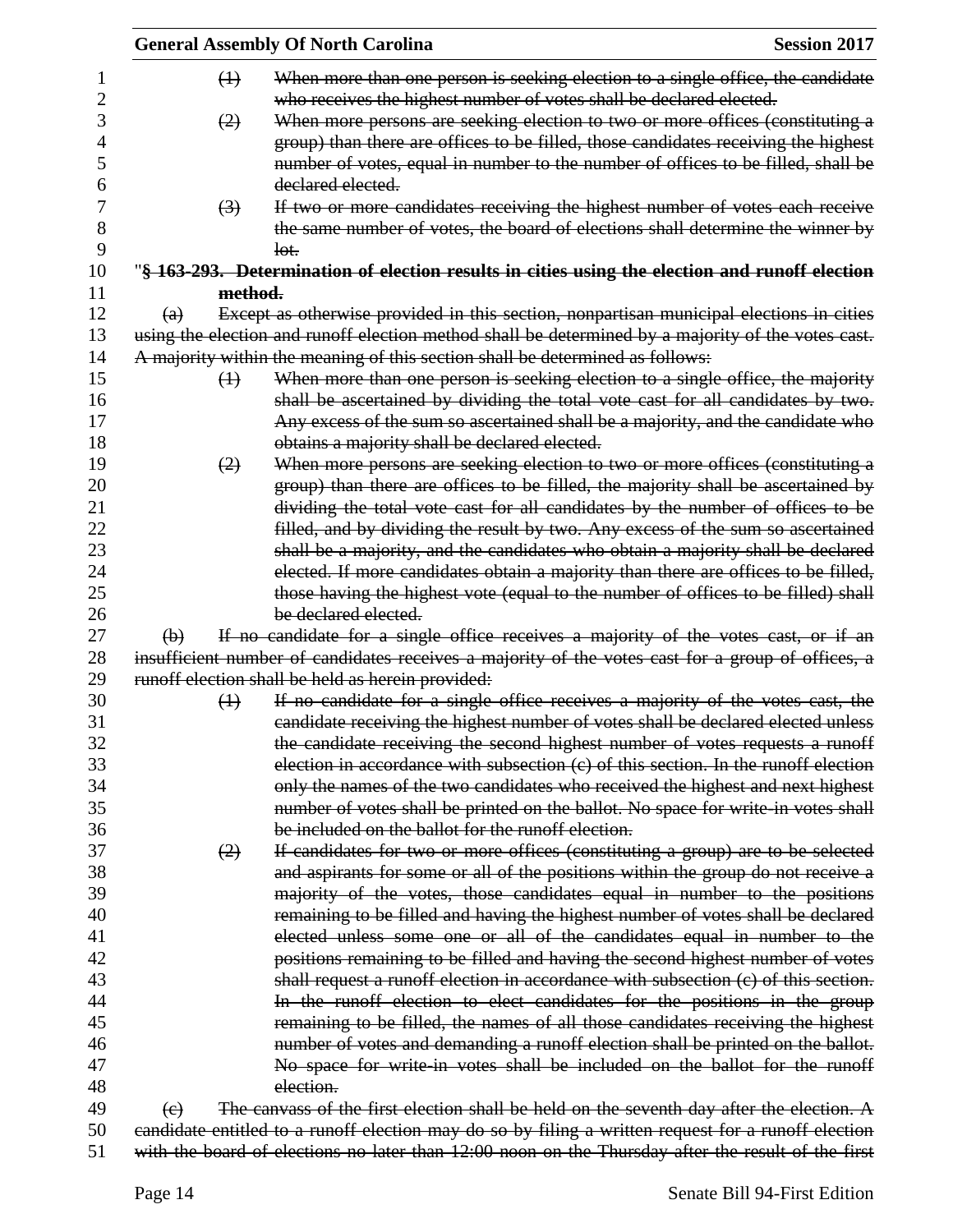|    |                           | <b>Session 2017</b><br><b>General Assembly Of North Carolina</b>                                         |
|----|---------------------------|----------------------------------------------------------------------------------------------------------|
| 1  |                           | election has been officially declared. In accepting the filing of complaints concerning the conduct      |
| 2  |                           | of an election, a board of elections shall be subject to the rules concerning Sundays and holidays       |
| 3  | set forth in G.S. 103-5.  |                                                                                                          |
| 4  | (d)                       | Tie votes; how determined:                                                                               |
| 5  | $\leftrightarrow$         | If there is a tie for the highest number of votes in a first election, the board of                      |
| 6  |                           | elections shall conduct a recount and declare the results. If the recount shows a                        |
| 7  |                           | tie vote, a runoff election between the two shall be held unless one of the                              |
| 8  |                           | eandidates, within three days after the result of the recount has been officially                        |
| 9  |                           | declared, files a written notice of withdrawal with the board of elections.                              |
| 10 |                           | Should that be done, the remaining candidate shall be declared elected.                                  |
| 11 | (2)                       | If one candidate receives the highest number of votes cast in a first election, but                      |
| 12 |                           | short of a majority, and there is a tie between two or more of the other                                 |
| 13 |                           | candidates receiving the second highest number of votes, the board of elections                          |
| 14 |                           | shall declare the candidate having the highest number of votes to be elected,                            |
| 15 |                           | unless all but one of the tied candidates give written notice of withdrawal to the                       |
| 16 |                           | board of elections within three days after the result of the first election has been                     |
| 17 |                           | officially declared. If all but one of the tied candidates withdraw within the                           |
| 18 |                           | prescribed three-day period, and the remaining candidate demands a runoff                                |
| 19 |                           | election in accordance with subsection (c) of this section, a runoff election shall                      |
| 20 |                           | be held between the candidate who received the highest vote and the remaining                            |
| 21 |                           | candidate who received the second highest vote.                                                          |
| 22 | (e)                       | Runoff elections shall be held on the date fixed in G.S. $163-279(a)(4)$ . Persons whose                 |
| 23 |                           | registrations become valid between the date of the first election and the runoff election shall be       |
| 24 |                           | entitled to vote in the runoff election, but in all other respects the runoff election shall be held     |
| 25 |                           | under the laws, rules, and regulations provided for the first election.                                  |
| 26 | $\bigoplus$               | A second runoff election shall not be held. The candidates receiving the highest                         |
| 27 |                           | number of votes in a runoff election shall be elected. If in a runoff election there is a tie for the    |
| 28 |                           | highest number of votes between two candidates, the board of elections shall determine the winner        |
| 29 | $by$ lot.                 |                                                                                                          |
| 30 |                           | "§ 163-294. Determination of election results in cities using nonpartisan primaries.                     |
| 31 | $\left(\mathrm{a}\right)$ | In cities whose elections are nonpartisan and who use the nonpartisan primary and                        |
| 32 |                           | election method, there shall be a primary to narrow the field of candidates to two candidates for        |
| 33 |                           | each position to be filled if, when the filing period closes, there are more than two candidates for a   |
| 34 |                           | single office or the number of candidates for a group of offices exceeds twice the number of             |
| 35 |                           | positions to be filled. If only one or two candidates file for a single office, no primary shall be held |
| 36 |                           | for that office and the candidates shall be declared nominated. If the number of candidates for a        |
| 37 |                           | group of offices does not exceed twice the number of positions to be filled, no primary shall be         |
| 38 |                           | held for those offices and the candidates shall be declared nominated.                                   |
| 39 | $\Theta$                  | In the primary, the two candidates for a single office receiving the highest number of                   |
| 40 |                           | votes, and those candidates for a group of offices receiving the highest number of votes, equal to       |
| 41 |                           | twice the number of positions to be filled, shall be declared nominated. In both the primary and         |
| 42 |                           | election, a voter should not mark more names for any office than there are positions to be filled by     |
| 43 |                           | election. If two or more candidates receiving the highest number of votes each received the same         |
| 44 |                           | number of votes, the board of elections shall determine their relative ranking by lot, and shall         |
| 45 |                           | declare the nominees accordingly. The canvass of the primary shall be held on the seventh day            |
| 46 |                           | following the primary. In accepting the filing of complaints concerning the conduct of an election,      |
| 47 |                           | a board of elections shall be subject to the rules concerning Sundays and holidays set forth in          |
| 48 | G.S. 103-5.               |                                                                                                          |
| 49 | $\Theta$                  | In the election, the names of those candidates declared nominated without a primary                      |
| 50 |                           | and those candidates nominated in the primary shall be placed on the ballot. The candidate for a         |
| 51 |                           | single office receiving the highest number of votes shall be elected. Those candidates for a group       |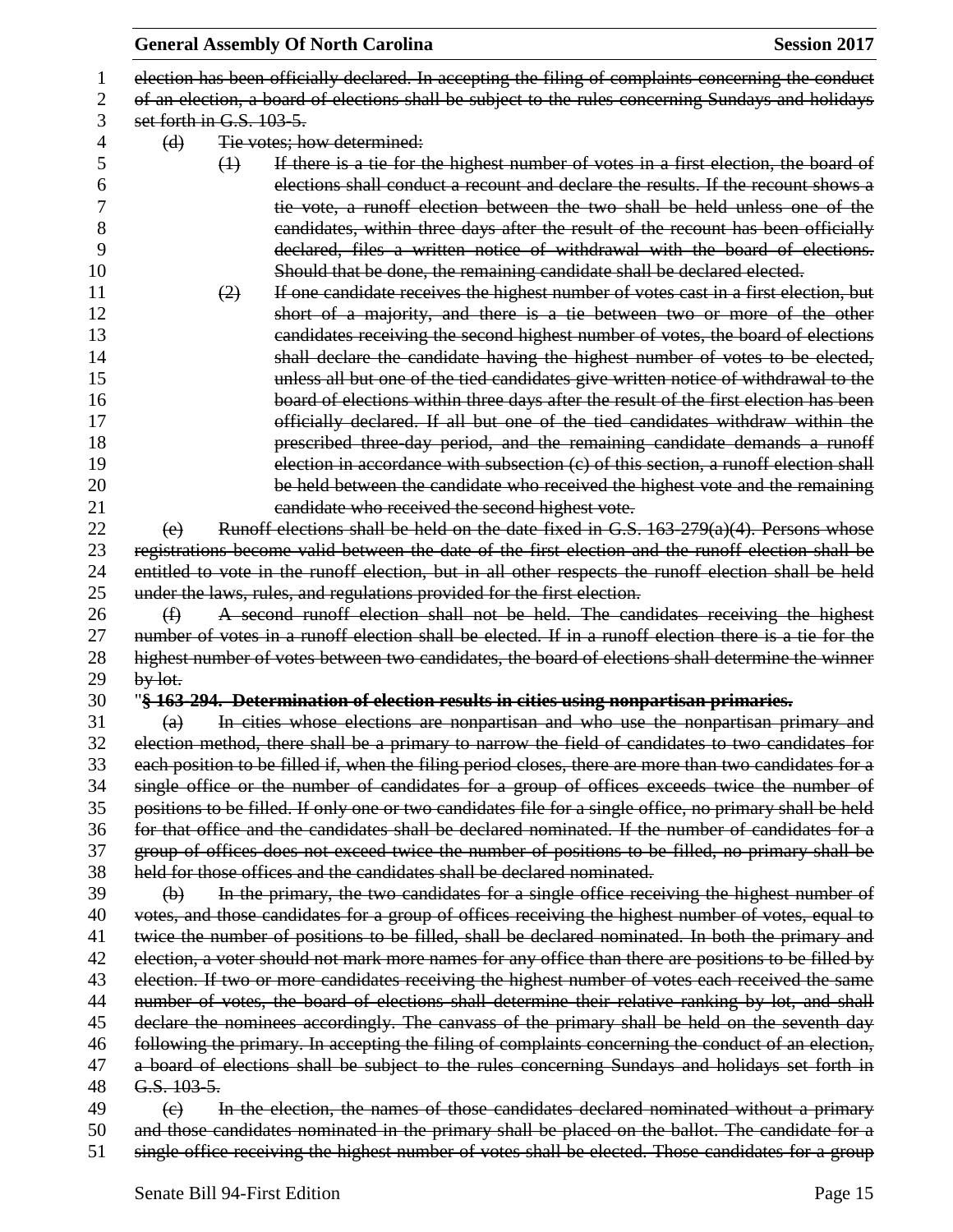|          | <b>General Assembly Of North Carolina</b><br><b>Session 2017</b>                                                                                                                                             |
|----------|--------------------------------------------------------------------------------------------------------------------------------------------------------------------------------------------------------------|
| 1        | of offices receiving the highest number of votes, equal in number to the number of positions to be                                                                                                           |
| 2        | filled, shall be elected. If two candidates receiving the highest number of votes each received the                                                                                                          |
| 3        | same number of votes, the board of elections shall determine the winner by lot.                                                                                                                              |
| 4        | "§ 163-294.1. Death of candidates or elected officers.                                                                                                                                                       |
| 5        | This section shall apply only to municipal and special district elections.<br>(a)                                                                                                                            |
| 6        | If a candidate for political party nomination for office dies, becomes disqualified, or<br>(b)                                                                                                               |
| 7        | withdraws before the primary but after the ballots have been printed, the provisions of                                                                                                                      |
| 8        | G.S. 163-112 shall govern.                                                                                                                                                                                   |
| 9        | If a candidate for nomination in a nonpartisan municipal primary dies, becomes disqualified,                                                                                                                 |
| 10       | or withdraws before the primary but after the ballots have been printed, the board of elections shall                                                                                                        |
| 11       | determine whether or not there is time to reprint the ballots. If the board determines that there is                                                                                                         |
| 12       | not enough time to reprint the ballots, the deceased or disqualified candidate's name shall remain                                                                                                           |
| 13       | on the ballots. If he receives enough votes for nomination, such votes shall be disregarded and the                                                                                                          |
| 14       | candidate receiving the next highest number of votes below the number necessary for nomination                                                                                                               |
| 15       | shall be declared nominated. If the death or disqualification of the candidate leaves only two                                                                                                               |
| 16       | candidates for each office to be filled, the nonpartisan primary shall not be held and all candidates                                                                                                        |
| 17       | shall be declared nominees.                                                                                                                                                                                  |
| 18       |                                                                                                                                                                                                              |
|          | If a nominee for political party nomination dies, becomes disqualified, or withdraws after the                                                                                                               |
| 19<br>20 | primary and before election day, the provisions of G.S. 163-114 shall govern.                                                                                                                                |
| 21       | If a candidate in a nonpartisan election dies, becomes disqualified, or withdraws before                                                                                                                     |
| 22       | election day and after the ballots have been printed, the board of elections shall determine whether<br>there is enough time to reprint the ballots. If there is not enough time to reprint the ballots, and |
| 23       | should the deceased or disqualified candidate receive enough votes to be elected, the board of                                                                                                               |
| 24       | elections shall declare the office vacant, and it shall be filled as provided by law.                                                                                                                        |
| 25       | If a person elected to any city office dies, becomes disqualified, or resigns on or after<br>(c)                                                                                                             |
| 26       | election day and before he has qualified by taking the oath of office, the office shall be deemed                                                                                                            |
| 27       | vacant, and shall be filled as provided by law.                                                                                                                                                              |
| 28       | A vacancy that occurs in a municipal or special district elective office shall be filled by<br>(d)                                                                                                           |
| 29       | the governing body as provided in G.S. 160A-63. In the case of a special district, the words "city                                                                                                           |
| 30       | council" as used in G.S. 160A-63, shall mean the governing body of the special district.                                                                                                                     |
| 31       | "§ 163-294.2. Notice of candidacy and filing fee in nonpartisan municipal elections.                                                                                                                         |
| 32       | Each person offering himself as a candidate for election to any municipal office in<br>(a)                                                                                                                   |
| 33       | municipalities whose elections are nonpartisan shall do so by filing a notice of candidacy with the                                                                                                          |
| 34       | board of elections in the following form, inserting the words in parentheses when appropriate:                                                                                                               |
| 35       | "Date $\frac{1}{1}$                                                                                                                                                                                          |
| 36       | I hereby file notice that I am a candidate for election to the office of _                                                                                                                                   |
| 37       | (at large) (for the ______ Ward) in the regular municipal election to be held in                                                                                                                             |
| 38       |                                                                                                                                                                                                              |
| 39       | (municipality)                                                                                                                                                                                               |
| 40       | Signed                                                                                                                                                                                                       |
| 41       | (Name of Candidate)                                                                                                                                                                                          |
| 42       | Witness:                                                                                                                                                                                                     |
| 43       | For the Board of Elections"                                                                                                                                                                                  |
| 44       | The notice of candidacy shall be either signed in the presence of the chairman or secretary of the                                                                                                           |
| 45       | board of elections or the director of elections of that county, or signed and acknowledged before                                                                                                            |
| 46       | an officer authorized to take acknowledgments who shall certify the notice under seal. An                                                                                                                    |
| 47       | acknowledged and certified notice may be mailed to the board of elections. The candidate shall                                                                                                               |
| 48       | sign the notice of candidacy with his legal name and, in his discretion, any nickname by which he                                                                                                            |
| 49       | is commonly known, in the form that he wishes it to appear upon the ballot but substantially as                                                                                                              |
| 50       | follows: "Richard D. (Dick) Roc." A candidate may also, in lieu of his legal first name and legal                                                                                                            |
| 51       | middle initial or middle name (if any) sign his nickname, provided that he appends to the notice of                                                                                                          |
|          |                                                                                                                                                                                                              |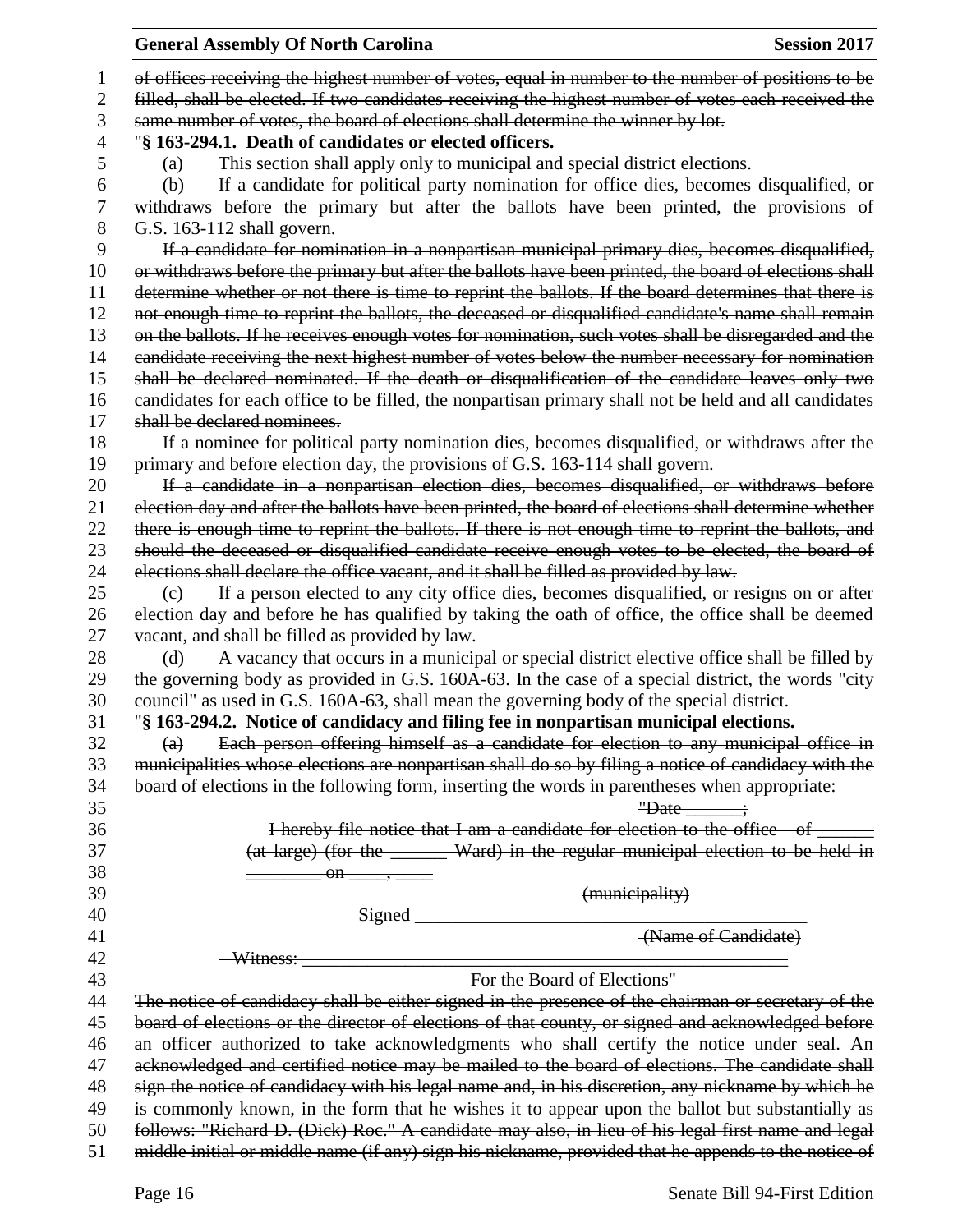# **General Assembly Of North Carolina Session 2017**

| 1  | eandidacy an affidavit that he has been commonly known by that nickname for at least five years                       |  |  |  |
|----|-----------------------------------------------------------------------------------------------------------------------|--|--|--|
| 2  | prior to the date of making the affidavit, and notwithstanding the previous sentence, if the                          |  |  |  |
| 3  | eandidate has used his nickname in lieu of first and middle names as permitted by this sentence,                      |  |  |  |
| 4  | unless another candidate for the same office who files a notice of candidacy has the same last                        |  |  |  |
| 5  | name, the nickname shall be printed on the ballot immediately before the candidate's surname but                      |  |  |  |
| 6  | shall not be enclosed by parentheses. If another candidate for the same office who filed a notice of                  |  |  |  |
| 7  | eandidacy has the same last name, then the candidate's name shall be printed on the ballot in                         |  |  |  |
| 8  | accordance with the next sentence of this subsection. The candidate shall also include with the                       |  |  |  |
| 9  | affidavit the way his name (as permitted by law) should be listed on the ballot if another candidate                  |  |  |  |
| 10 | with the same last name files a notice of candidacy for that office.                                                  |  |  |  |
| 11 | Only persons who are registered to vote in the municipality shall be permitted to file<br>$\bigoplus$                 |  |  |  |
| 12 | notice of candidacy for election to municipal office. The board of elections shall inspect the voter                  |  |  |  |
| 13 | registration lists immediately upon receipt of the notice of candidacy and shall cancel the notice of                 |  |  |  |
| 14 | eandidacy of any candidate who is not eligible to vote in the election. The board shall give notice                   |  |  |  |
| 15 | of cancellation to any candidate whose notice of candidacy has been cancelled under this                              |  |  |  |
| 16 | subsection by mail or by having the notice served on him by the county sheriff.                                       |  |  |  |
| 17 | Candidates seeking municipal office shall file their notices of candidacy with the board<br>$\left(\mathrm{e}\right)$ |  |  |  |
| 18 | of elections no earlier than 12:00 noon on the first Friday in July and no later than 12:00 noon on                   |  |  |  |
| 19 | the third Friday in July preceding the election, except:                                                              |  |  |  |
| 20 | In the year following a federal decennial census, candidates seeking municipal<br>$\leftrightarrow$                   |  |  |  |
| 21 | office in any city which elects members of its governing board on a district                                          |  |  |  |
| 22 | basis, or requires that candidates reside in a district in order to run, shall file                                   |  |  |  |
| 23 | their notices of candidacy with the board of elections no earlier than 12:00 noon                                     |  |  |  |
| 24 | on the fourth Monday in July and no later than 12:00 noon on the second Friday                                        |  |  |  |
| 25 | in August preceding the election; and                                                                                 |  |  |  |
| 26 | In the second year following a federal decennial census, if the election is held<br>(2)                               |  |  |  |
| 27 | then under G.S. 160A-23.1, candidates seeking municipal office shall file their                                       |  |  |  |
| 28 | notices of candidacy with the board of elections at the same time as notices of                                       |  |  |  |
| 29 | eandidacy for county officers are required to be filed under G.S. 163-106.                                            |  |  |  |
| 30 | Notices of candidacy which are mailed must be received by the board of elections before the                           |  |  |  |
| 31 | filing deadline regardless of the time they were deposited in the mails.                                              |  |  |  |
| 32 | Any person may withdraw his notice of candidacy at any time prior to the close of<br>(d)                              |  |  |  |
| 33 | business on the third business day prior to the filing deadline prescribed in subsection (c), and                     |  |  |  |
| 34 | shall be entitled to a refund of his filing fee if he does so.                                                        |  |  |  |
| 35 | The filing fee for the primary or election shall be fixed by the governing board not later<br>(e)                     |  |  |  |
| 36 | than the day before candidates are permitted to begin filing notices of candidacy. There shall be a                   |  |  |  |
| 37 | minimum filing fee of five dollars (\$5.00). The governing board shall have the authority to set the                  |  |  |  |
| 38 | filing fee at not less than five dollars (\$5.00) nor more than one percent (1%) of the annual salary                 |  |  |  |
| 39 | of the office sought unless one percent $(1%)$ of the annual salary of the office sought is less than                 |  |  |  |
| 40 | five dollars (\$5.00), in which case the minimum filing fee of five dollars (\$5.00) will be charged.                 |  |  |  |
| 41 | The fee shall be paid to the board of elections at the time notice of candidacy is filed.                             |  |  |  |
| 42 | No person may file a notice of candidacy for more than one municipal office at the<br>$\bigoplus$                     |  |  |  |
| 43 | same election. If a person has filed a notice of candidacy for one office with the board of elections                 |  |  |  |
| 44 | under this section, then a notice of candidacy may not later be filed for any other municipal office                  |  |  |  |
| 45 | for the election unless the notice of candidacy for the first office is withdrawn first.                              |  |  |  |
| 46 | "§ 163-294.3. Sole candidates to be voted upon in nonpartisan municipal elections.                                    |  |  |  |
| 47 | Each candidate for municipal office in nonpartisan municipal elections shall be voted upon,                           |  |  |  |
| 48 | even though only one candidate has filed or has been nominated for a given office, in order that                      |  |  |  |
| 49 | the voters may have the opportunity to cast write-in votes under the general election laws.                           |  |  |  |
| 50 | "§ 163-294.4. Failure of candidates to file; death of a candidate before election.                                    |  |  |  |
|    |                                                                                                                       |  |  |  |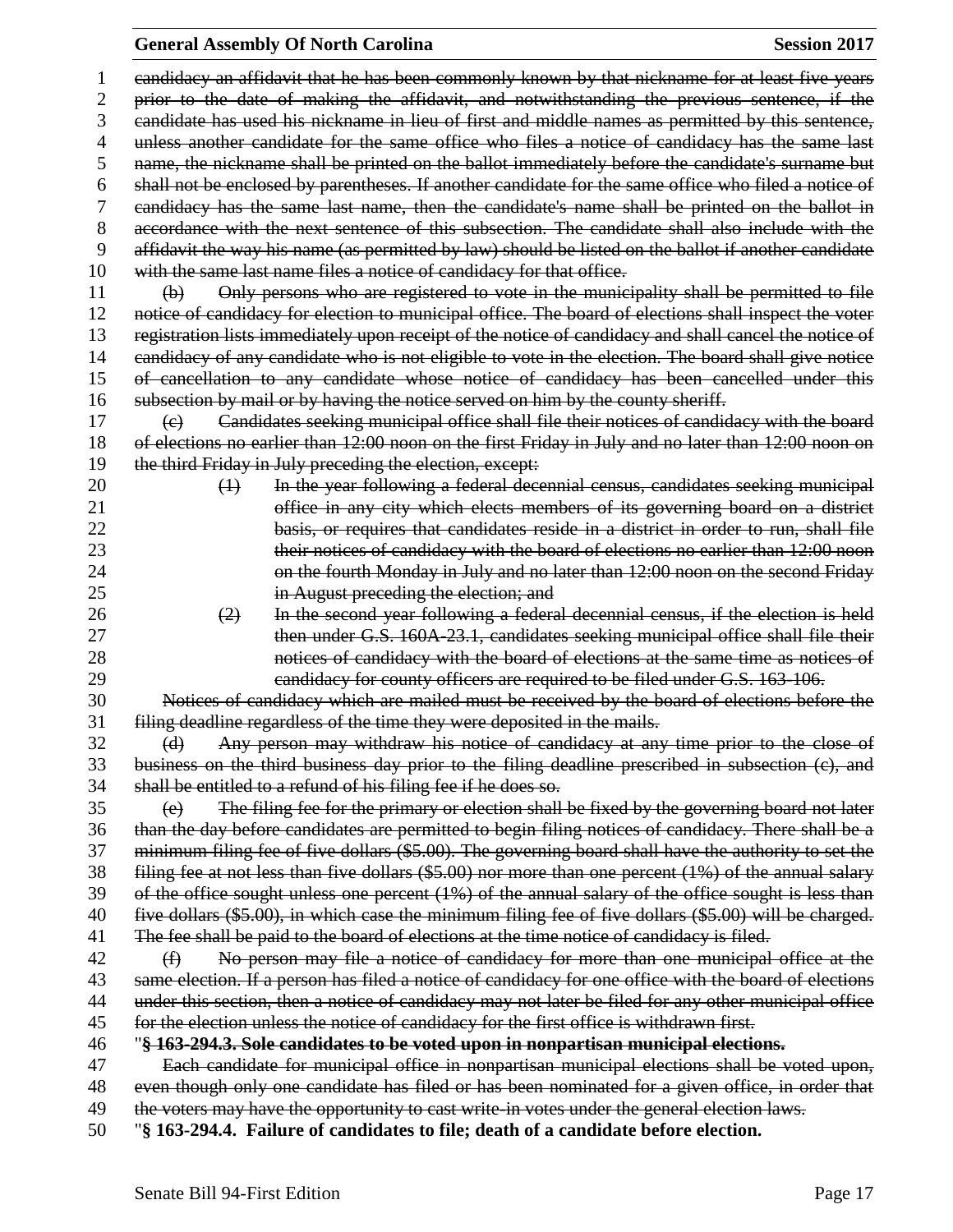(a) If in a nonpartisan municipal election, when the filing period expires, candidates have not filed for all offices to be filled, the board of elections may extend the filing period for five days.

 (b) If at the time the filing period closes only two persons have filed notice of candidacy for election to a single office or only as many persons have filed notices of candidacy for group offices as there are offices to be filled, and thereafter one of the candidates dies before the election and before the ballots are printed, the board of elections shall, upon notification of the death, immediately reopen the filing period for an additional five days during which time additional candidates shall be permitted to file for election. If the ballots have been printed at the time the board of elections receives notice of the candidate's death, the board shall determine whether there will be sufficient time to reprint them before the election if the filing period is reopened for three days. If the board determines that there will be sufficient time to reprint the ballots, it shall reopen the filing period for three days to allow other candidates to file for election.

 (c) If the ballots have been printed at the time the board of elections receives notice of a candidate's death, and if the board determines that there is not enough time to reprint the ballots before the election if the filing period is reopened for three days, then, regardless of the number of candidates remaining for the office, the ballots shall not be reprinted and the name of the deceased candidate shall remain on the ballots. If a deceased candidate should poll the highest number of votes in the election, even though short of a majority the board of elections shall declare the office vacant and it shall be filled in the manner provided by law. If no candidate in an election receives a majority of the votes cast and the second highest vote is cast for a deceased candidate, no runoff election shall be held, but the board of elections shall declare the candidate receiving the highest vote to be elected.

## "**§ 163-296. Nomination by petition.**

26 In cities conducting partisan elections, any  $\Delta$ ny qualified voter who seeks to have his the voter's name printed on the regular municipal election ballot as an unaffiliated candidate may do so in the manner provided in G.S. 163-122, except that the petitions and affidavits shall be filed not later than 12:00 noon on the Friday preceding the seventh Saturday before the election, and the petitions shall be signed by a number of qualified voters of the municipality equal to at least four percent (4%) of the whole number of voters qualified to vote in the municipal election according to the voter registration records of the State Board of Elections as of January 1 of the year in which the general municipal election is held. A person whose name appeared on the ballot in a primary election is not eligible to have his name placed on the regular municipal election ballot as an unaffiliated candidate for the same office in that year. The Board of Elections shall examine and verify the signatures on the petition, and shall certify only the names of signers who are found to be qualified registered voters in the municipality. Provided that in the case where a qualified voter seeks to have his name printed on the regular municipal election ballot as an unaffiliated candidate for election from an election district within the municipality, the petition shall be signed by four percent (4%) of the voters qualified to vote for that office.

…

## "**§ 163-298. Municipal primaries and elections.**

 The phrases "county board of elections," and "chairman of the board of elections" as used in this Article, with respect to all municipal primaries and elections, shall mean the county board of elections and its chairman in all municipalities. The words "general election," as used in this Article, shall include regular municipal elections, runoff elections, and nonpartisan primaries, 47 except where specific provision is made for municipal elections and nonpartisan primaries.elections.

### "**§ 163-299. Ballots; municipal primaries and elections.**

 (a) The ballots printed for use in general and special elections under the provisions of this Article shall contain: